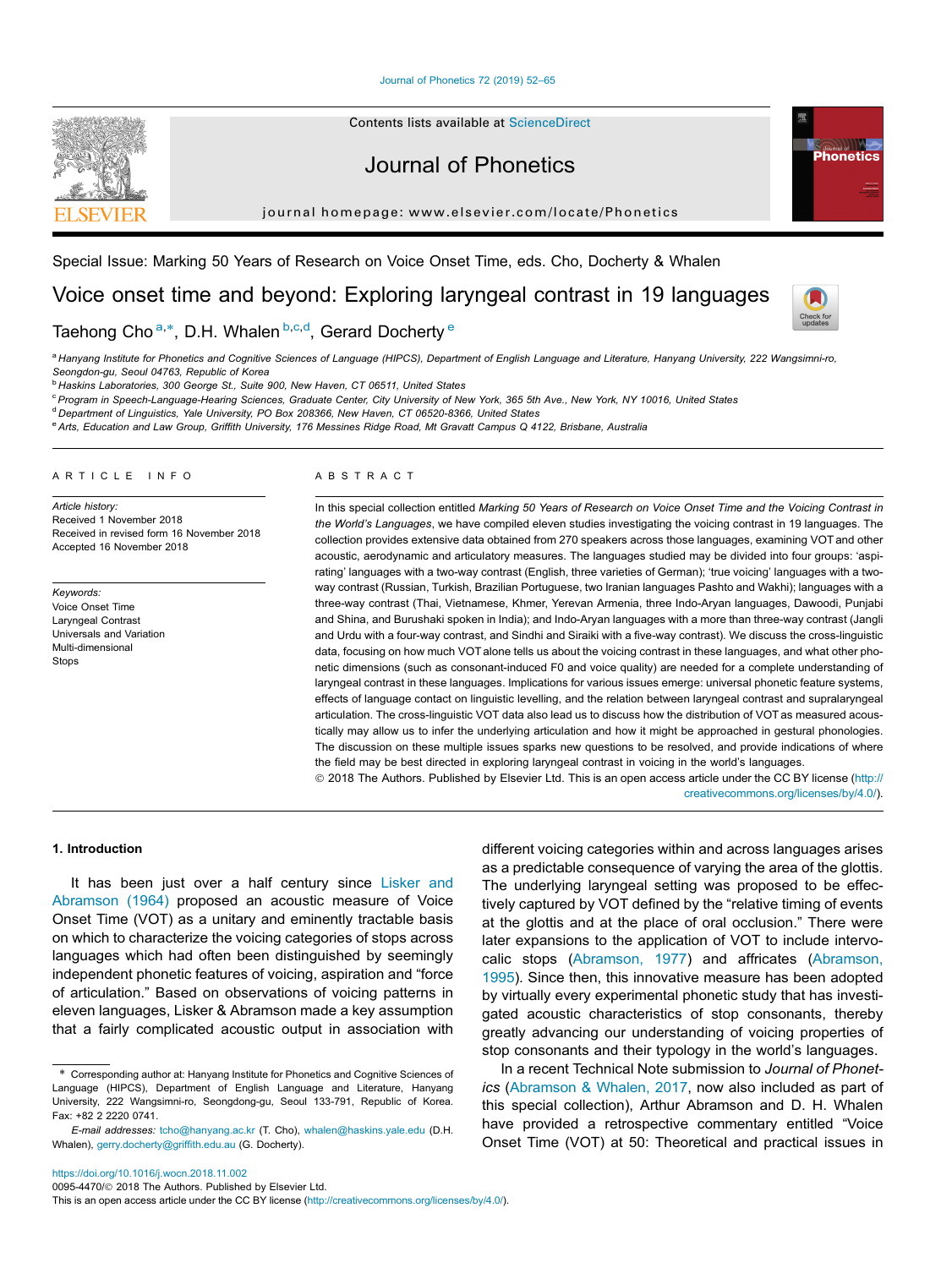<span id="page-1-0"></span>measuring voicing distinctions." It bore largely on procedural aspects of the application of VOT, its limitations, and ways to expand the notion of VOT to a wider range of different phonological contexts. Inspired by this retrospective reflection on VOT, we have commissioned a special collection of themed papers in order to mark the occasion of 50 plus years of VOT under the title "Marking 50 Years of Research on Voice Onset Time and the Voicing Contrast in the World's Languages." This special collection devotes itself to exploring the phonetic properties of voicing contrasts with a view to providing a contemporary lens on various aspects of consonantal voicing contrast within and across the world's languages from both theoretical and methodological perspectives, and relevant points of debate that have endured alongside or as an alternative to VOT.

# 1.1. Languages covered: 19 languages with 270 speakers

In this special collection, an impressive array of languages was studied by 19 authors over 11 papers (10 new submissions plus [Abramson & Whalen, 2017\)](#page-12-0). The 10 new submissions covered production data on the voicing contrast obtained from 270 speakers across 19 languages. Among the 19 languages studied are two languages whose voicing contrast has been well-documented in the literature: English appearing in two of the contributions [\(Ahn, 2018a](#page-12-0) with 8 speakers; [Kim, Kim & Cho, 2018](#page-13-0) with 11 speakers), and German, with three varieties appearing across two contributions (Swiss German: [Ladd & Schmid, 2018](#page-13-0) with 20 speakers; Bavarian and Saxon varieties of German: [Kleber 2018](#page-13-0) with 21 and 20 speakers, respectively). Other languages whose voicing contrast has not been fully understood despite the substantial number of their speakers include Brazilian Portuguese ([Ahn,](#page-12-0) [2018a](#page-12-0) with 8 speakers); Thai ([Kirby, 2018](#page-13-0) with 12 speakers); Turkish ([Ünal-Logacev, Fuchs & Lancia, 2018](#page-13-0) with 6 speakers); and Russian ([Kharlamov, 2018](#page-13-0) with 60 speakers). Languages that have received even less attention but are covered in this special collection include Lebanese Arabic [\(Al-Tamimi & Khattab, 2018](#page-12-0) with 20 speakers), Vietnamese and Khmer ([Kirby, 2018](#page-13-0) with 14 speakers each); Yerevan (Eastern) Armenian [\(Seyfarth & Garellek, 2018](#page-13-0) with 8 speakers), and 10 languages (two Iranian, seven Indo-Aryan languages and one isolated one) spoken in India with 48 speakers in total ([Hussain, 2018\)](#page-13-0).

# 2. VOT as a first estimate of voicing contrast

Some of the fundamental questions that this special collection covers concern (1) how different patterns of phonetic realization of voicing that may occur in different segmental, phonological and prosodic contexts could be adequately described by employing the basic notion of VOT and its extension (e.g., [Abramson & Whalen, 2017; Davidson, 2016](#page-12-0)); and (2) to what extent VOT alone would suffice or whether other phonetic parameters would be necessary to adequately capture the voicing contrast of consonants within and across languages.

As we have stated above, it goes without saying that VOT does not capture every acoustic aspect of voicing distinctions in stops (and other consonants), but the current collection of studies provide ample evidence that VOT serves as a useful first estimate of a language's use of laryngeal distinctions in voicing. All 19 languages (21 varieties with three German dialects) studied in this special collection utilize phonetic voicing as reflected in VOT differences in order to mark in one way or another phonological contrast among stops, although they differ typologically in terms of how many laryngeal distinctions in voicing are employed in the phonological system.

# 2.1. Languages with two-way contrast

Among the 19 languages studied, seven languages (English, German, Russian, Turkish, Brazilian Portuguese, Pashto and Wakhi) employ a two-way distinction for laryngeal contrast between stops, which may be phonologically classified as [voiced] vs. [voiceless]. The two-way system, however, is further divided into so-called 'true voicing' and 'aspirating' languages, depending on whether the [voiced] stops are produced with voicing lead before the release (prevoicing) or phonation during closure (in the case of true-voicing languages such as Russian, Turkish, Portuguese, Pashto and Wakhi) or the [voiceless] stops are produced with aspiration (in the case of aspirating languages such as English and German with three varieties, Swiss, Bavarian and Saxon). VOT data measured for all these languages (except for Swiss German) indicate that the two-way contrast can be adequately captured by polarization of voicing contrast along the VOT continuum. On the one hand, the true voicing languages show a substantial negative VOT or voicing lead (i.e., phonation (voicing) during closure) for the phonologically [voiced] stop category, whereas the phonologically [voiceless] stops in these languages are produced with a short-lag (positive) VOT. On the other hand, the aspirating languages such as English and Bavarian/Saxon German show the use of VOT primarily in the positive dimension—i.e., the phonologically [voiced] stops are by and large phonetically voiceless with a short-lag (positive) VOT especially in utterance-initial positions (though partially or fully voiced variants often occur in other, prosodically weak, positions in connected speech, cf. [Davidson, 2018\)](#page-12-0) while their voiceless counterparts are produced with a long-lag (positive) VOT which includes a measurable period of aspiration.

# 2.2. Languages with three-way contrast

Another eight languages employ a three-way stop contrast: Thai, Vietnamese, Khmer, Yerevan Armenian, Dawoodi, Punjabi, Shina and Burushaki. These languages, despite belonging to different language families, all disperse the three-way contrastive stops along the VOT continuum in a comparable way, corresponding to the three phonetic categories of {voiced}, {voiceless unaspirated} and {voiceless aspirated}. (Note that, following [Keating, 1984,](#page-13-0) curly brackets '{ }' are used here to refer to phonetic features or categories as opposed to phonological features  $[+/-$ voice].) The voiced stops are produced with substantial phonation during closure as reflected in long negative VOTs (just as in the true voicing languages), and the voiceless unaspirated/aspirated stops are produced with a short-lag and a long-lag (positive) VOT, respectively. This means the whole range of the VOT continuum is employed quite exhaustively by these languages, showing a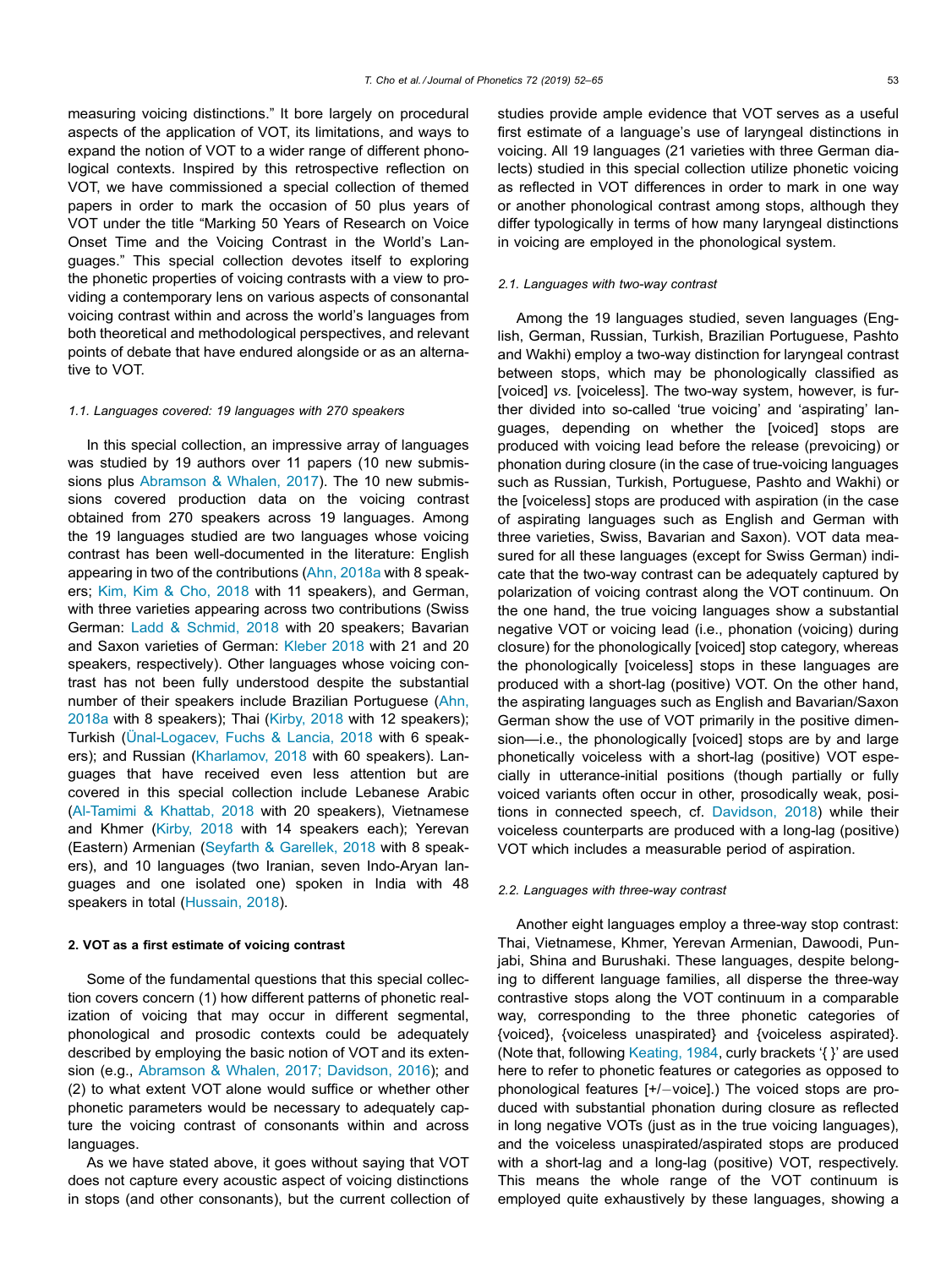sufficient dispersion along the VOT dimension (see [Cho &](#page-12-0) [Ladefoged, 1999,](#page-12-0) for related discussion).

#### 2.3. Languages with more than a three-way contrast

The remaining four languages, all spoken in India, employ either a four-way stop contrast (Jangli and Urdu) or a fiveway contrast (Sindhi and Siraiki). The four-way contrastive stops in Jangli and Urdu may be represented, for example in the case of the labial series, with /b b<u>fi</u> p p<sup>h</sup>/ and the five-way contrastive stops with /b b<sup>*i*</sup> b p p<sup>h</sup>/ (with an implosive (/b/) added). These languages too employ VOT for signaling up to a three-way contrast (e.g., /b/-/p/-/p<sup>h</sup>/), whose VOT distribution is strikingly similar to that employed by languages with a threeway contrast. But VOT does not go beyond distinguishing more than three categories. When an additional voiced aspirated series (e.g., /b $^{6/}$ ) is added in both the four-way and the five-way contrast systems, VOT of the voiced aspirated category overlaps substantially with that of voiced unaspirated stops (e.g., /b/) both distributed largely in the negative VOT dimension, but the voiced aspirated series in one of these languages (in Jangli) shows an even wider distribution of VOT, often extending to the positive territory of VOT. Finally, when the voiced implosives (e.g., /ɓ/) are added in Sindhi and Siraiki, the three voiced categories (e.g., /b b<sup>i</sup> b/) all employ the negative VOT dimension with no clear VOT distinction among them. As Hussain noted, these constitute cases which require other phonetic parameters to understand how the stop categories with overlapping VOT distribution are further distinguished (see below for more discussion on this issue). The limits on the use of VOT in such cases were, as noted, already discussed in [Lisker and Abramson \(1964\)](#page-13-0).

#### 3. Universals and variation in VOT: evidence from 19 languages

#### 3.1. Universal feature systems reflected in VOT

In accounting for phonological versus phonetic aspects of the voicing contrast, [Keating \(1984, 1990a\)](#page-13-0) suggested that while the phonological feature (such as  $[\pm$  voice]) may be required to explain the phonological contrast between voiced and voiceless stops within each language (see also [Kingston](#page-13-0) [& Diehl, 1994](#page-13-0)), the phonetic features such as {voiced}, {vl. unasp.}, {vl. asp.} are required to explain how stops are phonetically implemented between languages. (Note that the two phonetic features {vl. unasp.} and {vl. asp.} in [Keating \(1984\)](#page-13-0) were later replaced by  $\{-$ spread glottis} and  $\{+$ spread glottis} in [Keating \(1990a\)](#page-13-0), features which are grounded on laryngeal articulatory characteristics rather than the acoustic output.)

As exemplified by some of the languages discussed above, a majority of languages may be classified as showing either a binary or a three-way phonological voicing contrast which may be adequately captured by how the VOTs of the phonetic categories are distributed among the VOT continuum. The distribution of VOT especially in those languages with a two-way and a three-way voicing contrast may indeed be largely predicted by how each phonological category is mapped on to one of the three universally available phonetic features, based on which phonetic realization is implemented (e.g., [Keating,](#page-13-0) [1984, 1985](#page-13-0); cf. [Cho & Ladefoged, 1999\)](#page-12-0). The 'true voicing' languages are then taken to employ {voiced} and {vl. unasp.} reflected respectively in a negative VOT and a short-lag (positive) VOT, whereas the 'aspirating' languages use {vl. unasp.} and {vl. asp.} which are reflected by a short-lag VOT and a long-lag VOT in the positive dimension. Similarly, the VOT distribution in languages with a three-way voicing contrast can be taken to be mapped on to all three phonetic features as evident in remarkably similar ranges of VOTs across languages. What is particularly noteworthy is that even for the languages with a four-way or a five-way contrast, VOT makes a clear three-way distinction among the three categories mapped on to the phonetic features {voiced}, {vl. unasp.} and {vl. asp.} again with comparable ranges of VOT for each category found in those languages with a two-way or a three-way voicing contrast. The emerging cross-linguistic similarities in the distribution of VOTs suggest that VOT is an important metric for understanding the language universals underlying laryngeal contrast in voicing in the worlds' languages, and that such crosslinguistic similarities can be accounted for by the universally available three phonetic features mapped on to similar ranges of VOT in the languages studied in this special collection.

#### 3.2. VOT as a controllable metric and the phonetic grammar

Just as much as languages are similar in using VOT for voicing contrast, they may be dissimilar in exactly where in the VOT continuum each of the opposing categories is anchored to signal the phonological contrast. Based on VOT distributions in 18 languages, [Cho and Ladefoged \(1999\)](#page-12-0) (and [Ladefoged & Cho, 2001\)](#page-13-0) proposed a so-called 'Articulatory VOT' as a controllable variable defined as the timing between the supralaryngeal release gesture and the laryngeal voicing gesture. (Note that the term 'Articulatory VOT' was first used by [Ladefoged and Cho \(2001\),](#page-13-0) but [Lisker and Abramson](#page-13-0) [\(1964\)](#page-13-0) also defined VOT from an articulatory point of view, although it has often been described as an acoustic measure.) The Articulatory VOT is assumed to be fine-tuned by the phonetic grammar of the language, yielding cross-linguistic differences. Based on this assumption, [Cho and Ladefoged](#page-12-0) [\(1999\)](#page-12-0) suggested that while languages generally follow the distribution of VOT within an allowable window specified by phonetic features (in the spirit of Keating'[s \(1990b\)](#page-13-0) window model), the fine-phonetic detail observed across languages cannot be accounted for merely by general phonetic principles such as ease of articulation (or "low-cost" options in [Docherty](#page-12-0)'s [\(1992\)](#page-12-0) term) and contrast maximization [\(Lindblom, 1986,](#page-13-0) [1990](#page-13-0)). The cross-language data instead revealed language arbitrariness in choosing a 'modal' VOT within a language, which brings about variation across languages. For example, mean VOT values for velar stops vary from around 28 ms to 80 ms in 11 languages even though these languages do not make more than one phonological contrast along the positive VOT dimension. The VOT distribution over a wider range not only makes it hard to determine where to draw a clear-cut line between phonetically unaspirated and aspirated stops across languages, it is also at odds with the principle of maximal articulatory ease. The "low-cost" option for languages with no phonological contrast between unaspirated and aspirated stops would be to use a single, simplest articulatory gesture for the voiceless sound [\(Docherty, 1992\)](#page-12-0). This would predict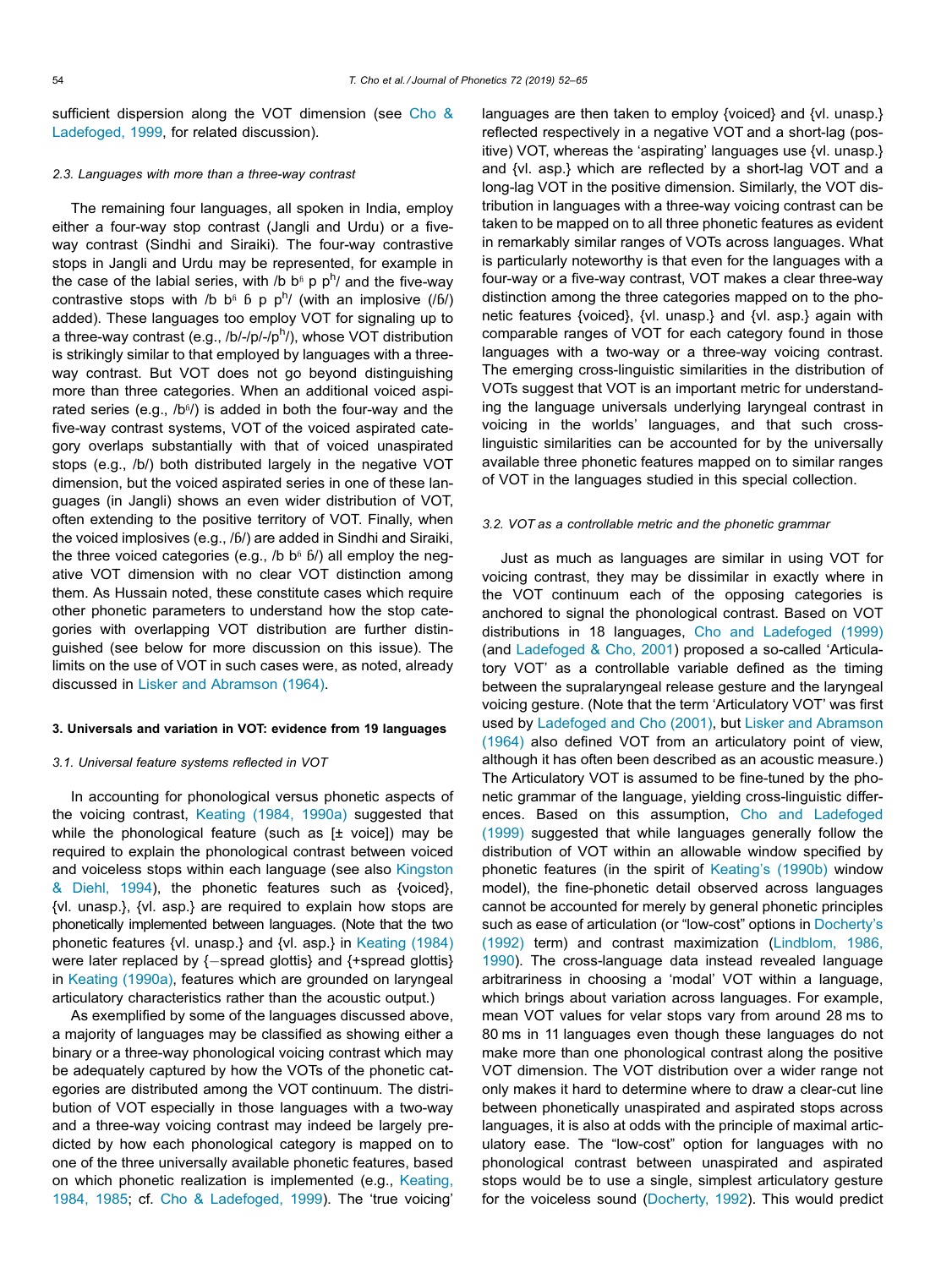very similar VOT values for languages. In fact, as discussed above, the languages included in this special collection appear to show remarkably similar VOT ranges for each category. For example, those languages such as Lebanese Arabic, Swiss German, Pashto, Wakhi, and Brazilian Portuguese that make no VOT distinction in the positive VOT dimension (i.e., only voiceless unaspirated stops) have a range of VOT from 1.4 to 21 as shown in Fig. 1a. These languages thus show a short-lag VOT that could conceivably be mapped on to the phonetic feature  $\{v\}$ . unasp.} (or  $\{-\text{spread qlottis}\}$ ). It is also noticeable that Brazilian Portuguese and American English belong to a 'true voicing' vs. an 'aspirating language' group, respectively, but the VOTs (taken from the same study, [Ahn](#page-12-0) [2018a\)](#page-12-0) are remarkably similar, both mapped on {vl. unasp.} even though they are associated with different phonological features: [+voice] (in English) vs. [-voice] (in Portuguese).

But there is also some variation across languages. As seen in Fig. 1, while Lebanese Arabic produced the shortest VOTs of 1.5–2.9 ms leading to a position on the left end of the continuum, Turkish represents a rightward deviation from the general pattern with a mean VOT of 41 ms being placed at the right end of the continuum. Note that the short VOTs in Lebanese Arabic were in part due to the fact that VOTs were taken from tokens some of which had partial voicing during closure. The mean VOT in Turkish shown in the figure was taken from alveolars (whose VOTs are relatively shorter than those of velars) and they were produced in a sentence frame. So the relatively longer VOT could not be attributable to either a place effect or a speech rate effect. Note also that the VOT values for Brazilian Portuguese and American English in Fig. 1a are based on alveolar stops produced in isolation. Thus, even if we take into account possible mismatches in various other factors (e.g., speech rate, position), we can safely conclude that the VOT in Turkish deviates clearly from those in the other languages shown in Fig. 1a.

The language-specific setting is more evident in VOT distributions of the voiceless aspirated stops in languages which employ a two-way phonetic distinction in the positive VOT dimension (i.e., those which have both the voiceless unaspirated and aspirated distinction). As shown in Fig. 1b, mean VOTs of aspirated (denti) alveolar stops in these languages are distributed over a wide range from 57 ms to 97 ms. Among these languages, 8 languages were studied by [Hussain \(2018\)](#page-13-0) with a similar method. These languages also show a similar variation in mean VOT from 57 ms to 91 ms. Furthermore, the distribution of VOT does not seem to be affected by how many phonological distinctions are made within a language. For example, four Indo-Aryan languages (Jangli, Urdu, Sindhi, Siraiki) which employ four- or five-way contrasts do not necessarily show a greater polarization, relative to the languages (e.g., Punjabi, Dawoodi, Khmer, Burushaski, Thai) which show a three-way contrast. Thus, the VOT distribution of stops shown in Fig. 1b implies that although the VOTs of stops in these languages may be mapped on to the {vl. asp.} phonetic category, it supports the view that languages choose a modal VOT value of their own within a window that is permissible by the phonetic feature {vl. aspirated} (or {+spread glottis}) in line with [Cho and Ladefoged \(1999\) and Ladefoged and](#page-12-0) [Cho \(2001\)](#page-12-0).

The voiced categories in 'true voicing' languages further illuminate cross-linguistic similarities and differences. The distribution of (negative) VOTs of (denti-)alveolar stops in 17 languages



Fig. 1. Distribution of mean VOTs in languages studied in this special collection (see [Section 1.1](#page-1-0) for the references): (a) voiceless unaspirated category along the positive VOT dimension and (b) two voiceless categories along the positive VOT dimension. VOTs in three languages (Lebanese Arabic, Swiss German, Turkish) were obtained from words produced in a sentence frame, and the rest were from words in isolation. VOTs were taken from (denti-)alveolars, except for the ones in Swiss German whose values were pooled across different places of articulation. Note that tokens produced with some voicing during closure are excluded in Lebanese Arabic, Brazilian Portuguese and American English. (English data were taken from [Ahn, 2018a](#page-12-0), this collection). Note also that the mean VOT values for alveolar stops in Lebanese Arabic were obtained directly from the authors of [Al-](#page-12-0)[Tamimi and Khattab \(2018, this collection\)](#page-12-0) and in the original paper, they reported mean VOTs pooled across different places of articulation (8.7 ms for geminates and 5.3 ms for singletons).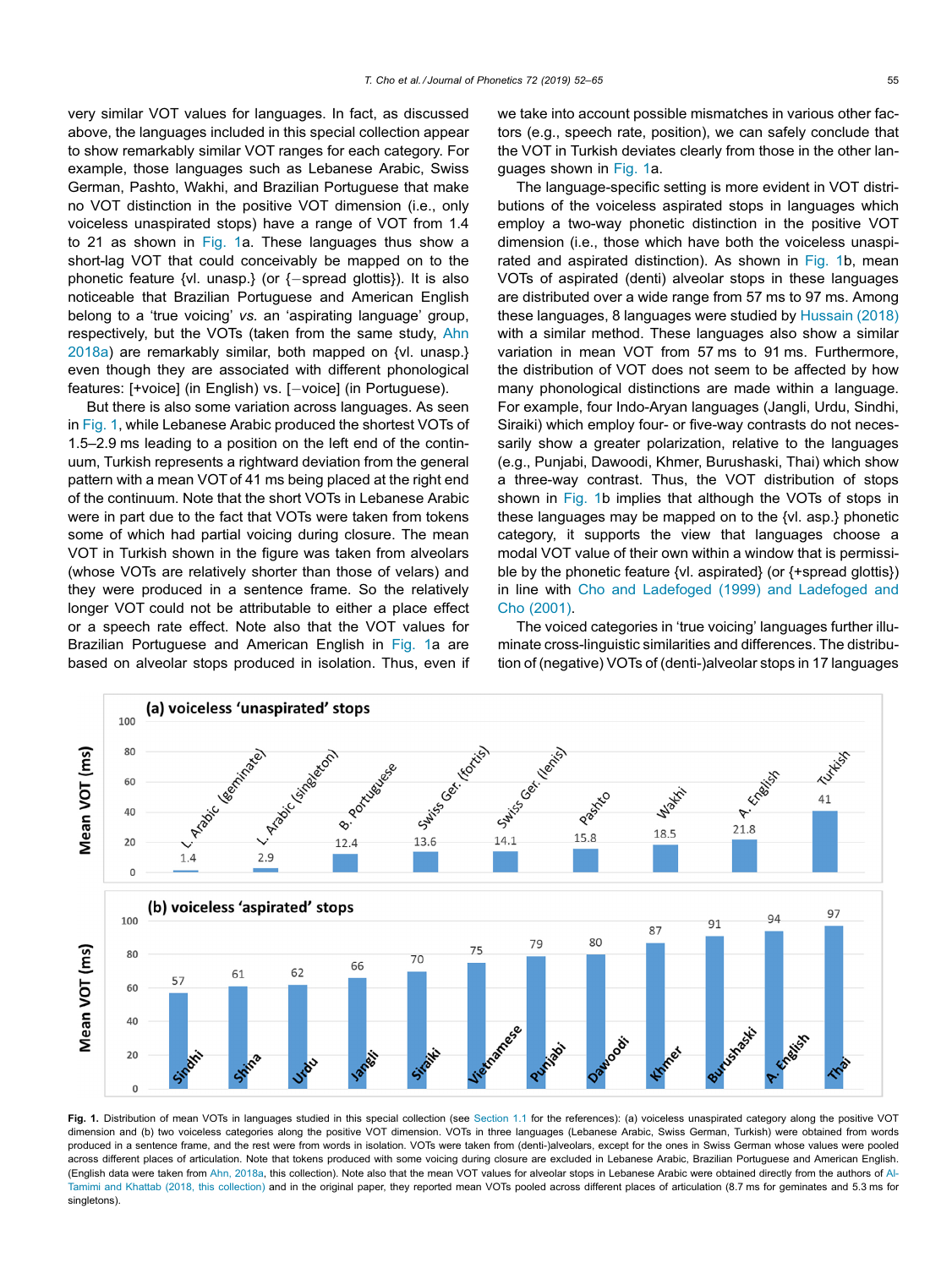<span id="page-4-0"></span>

Voiced (denti-alveolar) stops with prevoicing (phonation) during closure in 17 languages

Fig. 2. Mean VOTs of phonetically voiced (denti-) alveolar stops in 17 languages studied in this special collection. Stops were produced in words in isolation in all languages but Yerevan Armenian for which they were produced in a frame sentence.

is given in Fig. 2. The negative VOTs of these languages are generally considered to be fully voiced (if we apply the 50% threshold of voicing during closure as suggested by [Abramson and Whalen, 2017\)](#page-12-0). These values may then be mapped on to the phonetic feature {voiced} which might require 'active' articulatory control for initiating and maintaining phonation during closure. The negative VOT data in Fig. 2 can thus be seen as showing some universal pattern of voicing realization within a permissible range of the phonetic feature {voiced} (i.e., more than 50% of the closure duration is phonetically voiced). But here again the actual temporal stretch of voicing varies across languages ranging from means of  $-139$  ms (Wakhi) to  $-60$  ms (Vietnamese) when alveolar consonants are considered. As was the case with the voiceless categories, the variation observed with the voiced stops is largely independent from how many distinctions are made in the phonological system of a given language. For example, Siraiki employs a five-way distinction with three categories to be contrastive along the negative VOT dimension. But the voiced (unaspirated) stop in this language is produced with a relatively short negative VOT, whereas Wakhi with a three-way distinction (with only one in the negative dimension) shows a relatively longer (negative) VOT, although these two languages belong to the same language family of Indo-Aryan. This builds on [Cho &](#page-12-0) [Ladefoged \(1999\)](#page-12-0) who discuss language arbitrariness of choosing VOT in the 'positive' dimension, and further implies that languages also choose a modal VOT in the 'negative' dimension but within a permissible window mapped on to the phonetic feature {voiced}.

Finally, a question that remains unanswered concerns how variation among speakers within a language can be accounted for in conjunction with such a language-specifically determined 'modal' VOT (assumed to be internalized in the phonetic grammar of each language). The cross-linguistic data reported in this special collection do not have a direct bearing on this issue, but [Chodroff and Wilson \(2017\)](#page-12-0) provide VOT distribution data of stops /b d g p t k/ across multiple American English speakers that illuminate the nature of speaker variation. It was reported that while VOT values in absolute terms varied substantially among speakers, the speakers showed similar linear relations between voiced and voiceless stops (e.g., /b/ vs. /p/) and between different places of articulation (e.g., /p/ vs. /k/) both in isolation (from 24 speakers) and in connected speech (from more than 100 speakers). The pattern of VOT covariation was interpreted as supporting a 'uniformity' constraint. It is assumed to restrict the speaker-specific realization of a phonetic property in a principled way, such that speaker variation is permissible in absolute terms insofar as structured relationship is maintained uniformly across speakers. When we consider such a uniformity constraint, we can further infer that a 'modal' VOT for a given language may be internalized in the phonetic grammar of the language in relational terms—i.e., in reference to structured speaker variation with some degree of relational invariance that arises with various factors that are known to influence phonetic realization of VOT such as place of articulation and strength of prosodic juncture (as reflected in domaininitial strengthening).

#### 4. Beyond VOT

Thus far we have discussed the extent to which VOT alone can account for voicing contrasts that occur across languages which employ a two-way or a multi-way laryngeal contrast in voicing in their phonological systems. There are, however, cases in which voicing contrast cannot be fully captured by VOT alone, or cases in which the phonetic nature of voicing contrast can be further illuminated along phonetic dimensions other than VOT such as voice quality and F0. Many of the Indo-Aryan languages [\(Hussain, 2018\)](#page-13-0) present such cases as they employ multiple distinctions made along the negative VOT dimension with voiced (unaspirated) stops in contrast with voiced aspirated stops and voiced implosives. [Hussain](#page-13-0) [\(2018\)](#page-13-0) suggests a number of possible phonetic correlates of the laryngeal distinction especially for the stops whose VOT values overlap substantially to the extent that no further distinction could be made along the negative VOT dimension. [Ladd and Schmid \(2018\)](#page-13-0) pose another case in Swiss German in which VOT does not play a role in making the lenis-fortis distinction. Furthermore, except for [Hussain \(2018](#page-13-0), Indo-Aryan and Iranian languages) and [Kim et al \(2018\)](#page-13-0) (American English), all other studies have attempted to explore other possible phonetic dimensions (e.g., F0, voice quality, aerodynamics, supralaryngeal articulation) that may either replace or complement the voicing distinction signaled by VOT. In this section, we will focus on two such acoustic parameters, CF0 and voice quality that have also been examined quite extensively in the literature in relation to laryngeal contrast across languages.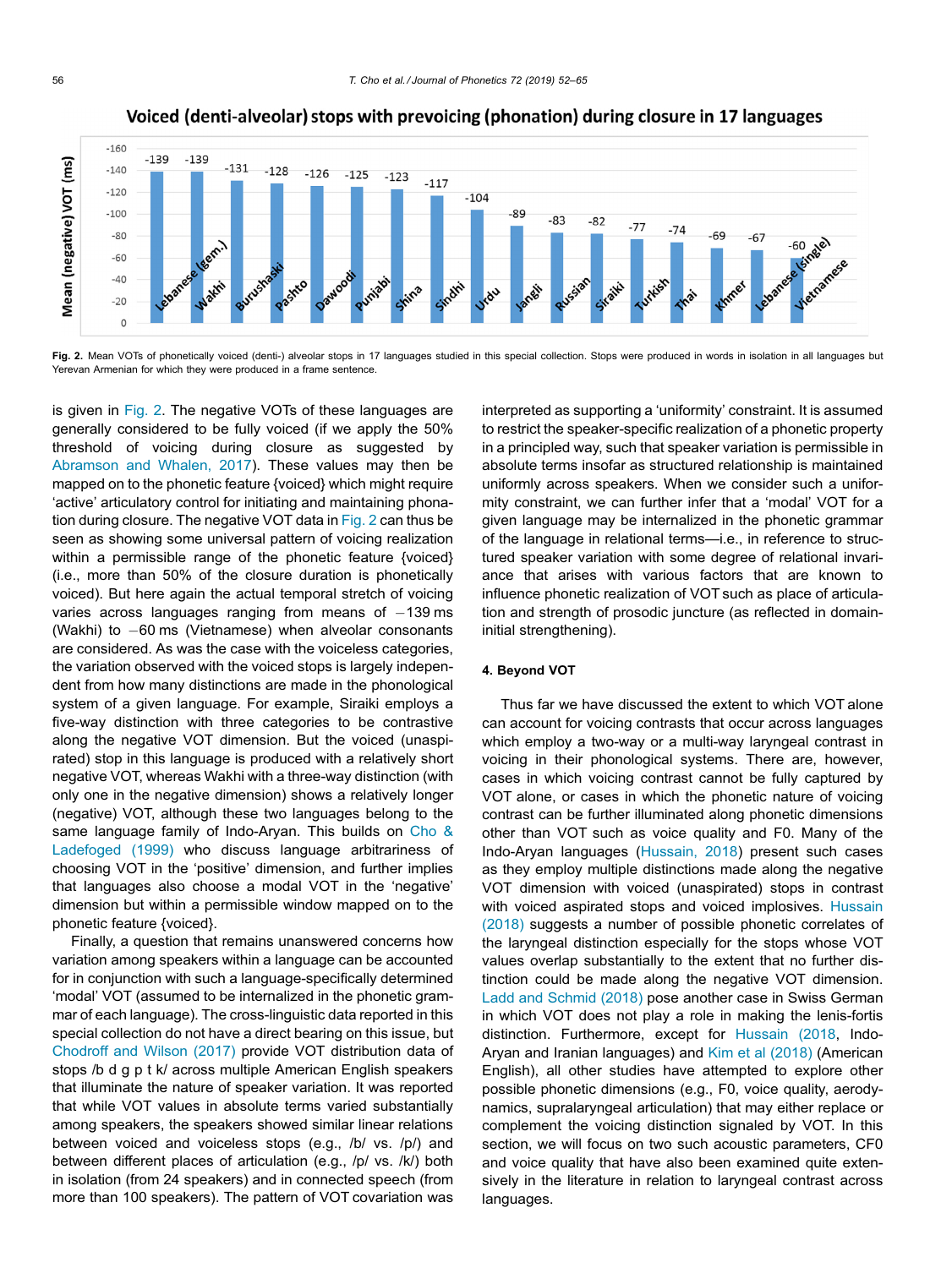CF0 (consonant-induced F0) refers to F0 of the following vowel that may vary systematically with the voicing contrast of the preceding consonant. The notion of CF0 originates from low-level (biomechanic) F0 perturbation that 'perturbs' the F0 at the onset of the following vowel especially by raising F0 after a voiceless stop. It is often considered to stem from tension of laryngeal muscles that are involved in production of voiceless consonants (e.g., [Hanson 2009; Kohler, 1982; Kingston, 2007;](#page-13-0) [Löfqvist, Baer, McGarr, & Story, 1989\)](#page-13-0). (See [Kingston and](#page-13-0) [Diehl \(1994\) and Kingston \(2007\)](#page-13-0) for related discussion on the linguistic use of CF0). CF0 has also been the source of tonogenetic sound change in some languages (e.g., Seoul Korean and Afrikaans) in which the phonological voicing contrast, which used to be marked primarily by the VOT difference, is now marked primarily by the tonal difference (e.g., [Bang,](#page-12-0) [Sonderegger, Kang, Clayards, & Yoon, 2018; Coetzee,](#page-12-0) [Beddor, Shedden, Styler, & Wissing, 2018; Kang, 2014;](#page-12-0) see [Kingston, 2011](#page-13-0) for a review).

[Ladd and Schmid \(2018, this collection\)](#page-13-0) explore effects of phonological stop voicing contrast on CF0 in Swiss German and discuss how it would inform us about the use of CF0 in phonetic implementation of voicing contrast. A motivation for this study stems from the fact that the fortis and lenis stops in Swiss German are both produced as voiceless unaspirated stops with no discernible distinction in VOT, and the phonological contrast is generally considered to be phonetically signaled by the difference in closure duration. This poses a question for the fundamental assumption that a majority of voicing contrast in the world's languages may be characterized by identifying which (universally available) voicing-related features (e.g., [voice], [spread glottis], [tense]) are chosen by the language as discussed above (e.g., [Keating, 1984, 1985,](#page-13-0) [1990a;](#page-13-0) see also [Beckman, Jessen, & Ringen, 2013,](#page-12-0) for a related discussion.) The authors demonstrated that the lenisfortis distinction in Swiss German is indeed reliably signaled by CF0. Most crucially, while both the fortis and the lenis stops show some commonalities in CF0 patterns largely comparable to the typical voiceless-related F0 perturbation effect, its detail revealed systematic CF0 differences due to the phonological opposition: CF0 starts relatively higher for the fortis than for the lenis, and the difference is maintained roughly halfway through the following vowel (rather than being localized to the vowel onset that an intrinsic CF0 would have shown). Furthermore, the Swiss German case presents another complexity in voicing contrast: the fortis stops /p t/ in quite a few words in the lexicon (e.g., names, loanwords and native words) are produced with aspiration, which is deemed to have gradually spread to more lexical items in Swiss German, possibly introducing a voiceless 'aspirated' category into the system. The authors reported that the voiceless stops that fall into this category show yet another distinct CF0 pattern with F0 being even higher than that of the fortis stop, though with some variation. The authors concluded that the phonetic manifestation of a potentially three-way stop contrast is primarily signaled by CF0, and it is in a strict phonetic sense independent of phonetic voicing. We take these findings as implying that the observed CF0 effect is not a mere reflection of low-level F0 perturbation that arises with the voicelessness of the stop,

but it may be internalized in, or controllable by, the phonetic grammar of the language as a phonetic parameter (CF0) that regulates voicing contrast (e.g., [Kingston & Diehl, 1994\)](#page-13-0). Swiss German may then be in its pathway on to a tonogenetic sound change.

[Kirby \(2018\)](#page-13-0) also investigates the role of CF0 in voicing contrast in relation to VOT. Two tonal languages (Central Thai and Northern Vietnamese) and one non-tonal language (Khmer), all spoken in Southeast Asia, were studied. Each employs a notionally similar three-way stop contrast: (pre)voiced, voiceless unaspirated, voiceless aspirated. Exploring the effect of voicing contrast on CF0 in these languages provided a testbed for exploring two competing hypotheses. If CF0 is intrinsically driven by an automatic low-level phonetic effect, the degree of F0 perturbation reflected in CF0 would remain more or less comparable in both non-tonal and tonal languages. Alternatively, if the CF0 effect interacts with the phonological system of the language (i.e., under the speaker control), there will be differences between the tonal and the non-tonal languages, in such a way that, for example, its effect may be attenuated in tonal languages as it would otherwise blur the phonological tonal contrast. As for VOT distribution, results of this study in fact revealed a striking cross-linguistic similarity. The three-way voicing contrast in all three languages, tonal and non-tonal alike, is manifest clearly along the VOT continuum: prevoiced with mean negative VOTs from  $-60$  to  $-74$  ms; voiceless unaspirated with mean (positive) VOTs of 10–12 ms, and voiceless aspirated with mean VOTs of 75–94 ms. Crucially, however, the three languages did show noticeable differences in the extent to which CF0 contributes to the three-way contrast. The use of CF0 in conjunction with voicing contrast was found to be language-specific (and possibly speakerspecific) despite the cross-linguistic similarities in VOT distributions. For example, the non-tonal language (Khmer) showed the greatest magnitude and temporal extent of CF0, whereas the tonal languages (Thai and Vietnamese) revealed a generally attenuated CF0 effect, reflecting modulation of the voicingrelated CF0s as a function of tonal context. Based on the cross-linguistic similarities in VOT and differences in CF0, the author concluded that CF0 is indeed something controllable by the speaker (thus being internalized in the phonetic grammar of the language) and the relation of the phonetic nature of the voicing contrast to the phonological system of the language may be illuminated by taking CF0 as an informative (but independent) complement to VOT, as was also suggested by Ladd and Schmid. An alternative explanation is that tonal and consonantal gestures overlap and therefore compete for control of F0 ([Fowler & Brown, 1997; Pardo & Fowler, 1997](#page-13-0)). Listeners will then parse the effect ([Fowler & Smith, 1986\)](#page-13-0) so that non-tone language listeners will attribute the F0 different (appropriately) to the effect of the consonant voicing. No extra mechanism would then be necessary.

[Al-Tamimi and Khattab \(2018,](#page-12-0) this collection) also examine the effect of voicing contrast on CF0 in Lebanese Arabic along with VOT and other possible correlates. They show that while VOT may play a major role in distinguishing voiced and voiceless stops in both singletons and geminates, CF0 plays a further role in differentiating the voicing contrast in geminates, but not in singletons. To the extent that the effect holds, this suggests that the low-level effect may be suppressed or aug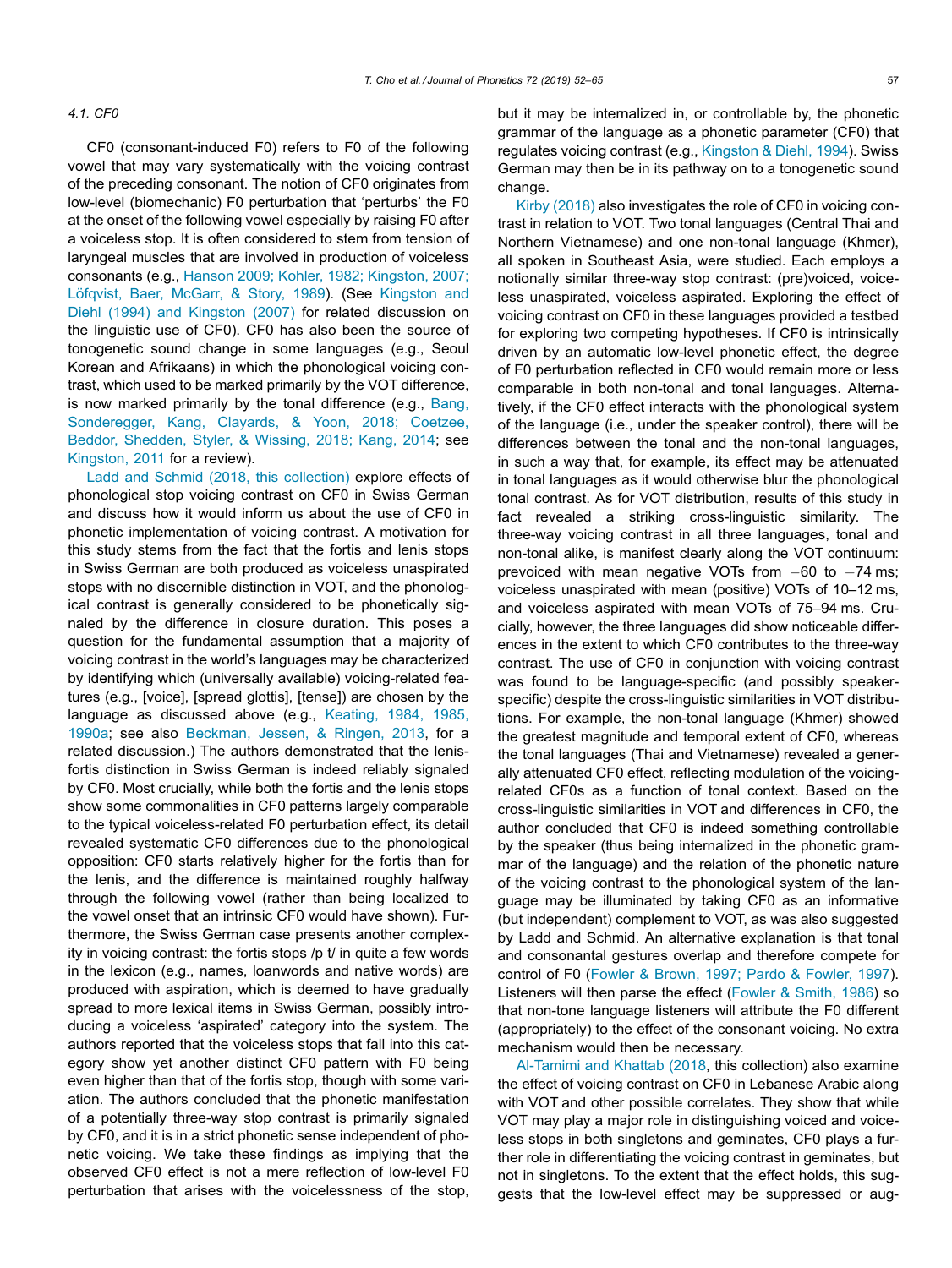mented depending on its use in the language. In other words, the CF0 difference does not underlie the voicing contrast in the singleton but it supplements the voicing contrast in the geminate, which may be interpreted as suggesting that CF0 is under the speaker control to enhance the four-way contrast (Voicing  $\times$  Quantity) in the language.

More broadly, the findings of these studies together imply that languages may employ a similar VOT pattern, but the combination of VOT and CF0 reveals cross-linguistic variation that might disentangle language specificity (and speaker specificity) from universally-applicable mechanisms that may involve phonetic voicing contrast in the world's languages.

## 4.2. Voice quality in relation to voicing contrast

Voice quality may play a role in making voicing distinctions, especially in languages that employ more than a two-way voicing contrast. Hindi, for example, employs a four-way voicing contrast—i.e., voiceless aspirated, voiceless unaspirated, voiced, and voiced aspirated, in which the fourth category 'voiced aspirated' is considered to have a laryngeal setting different from the other (typical) three laryngeal settings ([Lisker &](#page-13-0) [Abramson, 1964; Ladefoged & Maddieson, 1996](#page-13-0)). The 'voiced aspirated' category is generally known to be accompanied by breathy voice during the release phase ([Dixit, 1989\)](#page-12-0), which was taken by Lisker and Abramson as an indication that VOT was not appropriate for this category. In our call for papers for this special collection, we noted that our informal observation alluded to a possibility that the voiced aspirated in Hindi may be a combination of prevoicing during the closure and aspiration that follows without voice quality difference during the release, perhaps allowing positive and negative VOT in the same segment. While none of contributing papers has directly examined this possibility, [Seyfarth and Garellek](#page-13-0) [\(2018, this collection\)](#page-13-0) provide some relevant phonetic data in Yerevan Armenian (an Eastern variety) which is often described as employing voiced aspirated stops with 'breathy' voice quality to make a three-way contrast of, for example, / dʱ t tʰ/. Note, however, that [Lisker and Abramson \(1964\)](#page-13-0) distinguished the three-way contrastive stops in Eastern Armenian in terms of VOT, which was mapped on to voiced, voiceless unaspirated and voiceless aspirated categories.

Seyfarth and Garellek provide evidence that the Armenian three-way stop contrast may indeed be generally distinguishable by VOT (negative, short-lag, long-lag VOT). Example tokens along with a waveform and its corresponding spectrogram (in [Fig. 2](#page-4-0) of their paper) further indicated that the voiced category does not seem to contain a substantial 'voiced' aspiration period, but it is accompanied by a relatively brief (partially devoiced) aspiration/release phase. If we consider the voiced duration as a negative VOT and the release phase as a positive VOT, the combination of the two may provide a unified metric for assessing voicing of voiced stops that may be accompanied by some degree of aspiration (whether voiced or voiceless). [Hussain \(2018\)](#page-13-0) suggests that this combined metric may be more systematically applicable to assessing voicing distinction in Indo-Aryan and Iranian languages. In fact, example tokens provided in [Fig. 3](#page-7-0) of Hussain's paper indicate that the voiced aspirated stop in Indo-Aryan languages is characterized by both negative VOT and a following aspiration portion which is much more prominent than the one observed in Yerevan Armenian. Thus, we suggest that the distinction between voiced categories especially between voiced unaspirated and voiced aspirated ones may be indeed better captured by the combination of the two measures, which may be integrated into one (extended) VOT metric (perhaps with VOT as a combination of the prevoicing interval and the aspirated interval after the release). Further analyses of existing data with such a metric will illuminate the extent to which a temporal extension of VOT would capture the multi-way voicing contrasts in these languages.

Setting aside the possibility of such an extended VOT, it is still of interest to look at the relationship between voice quality and the voicing distinction. Seyfarth and Garellek, in addition to VOT data, provide evidence that the voicing contrast is also clearly manifested in differences of voice quality (as reflected in H1<sup>\*</sup>-H2<sup>\*</sup>, an index of glottal constriction, and Cepstral Peak Prominence (CPP), an index of the noise). From the typological point of view, the results suggest that initial voiced stops in Yerevan Armenian are indeed breathy-voiced with clear phonation during the closure accompanied by a glottal spreading gesture which initiates during the closure and is maintained through the following vowel. The authors then compared the breathy-voiced stops in Yerevan Armenian to the voiced aspirated or breathy-voiced stops in Gujarati, another Indo-European language. It was noted that Yerevan Armenian voiced stops are provided with a relatively noisy (breathy) vowel without any evidence for the prevocalic voiced aspiration interval, whereas examination of available acoustic data in Gujarati (e.g., [Esposito & Khan, 2012\)](#page-13-0) indicates that the voiced counterparts in Gujarati are generally produced with an interval of voiced aspiration before a definable vowel onset, though with some variation among speakers. A substantial amount of breathiness during the following vowel was found to be present (as reflected in H1<sup>\*</sup>-H2<sup>\*</sup>) with the voiced aspirated stops in Gujarati, and the effect was more prevalent into the following vowel (compared to that in Yerevan Armenian). The authors concluded that the breathy voice quality does appear to play a role in voicing contrast in both languages, but the difference between the two languages may lie in the magnitude of glottal abduction gesture. Such a difference again can be taken to have been internalized in the phonetic grammar of the language, giving rise to cross-linguistic variation, which, as the authors suggested, characterizes the breathy-voiced stops in Yerevan Armenian as [b̥ ḍ g], but the voiced stops in Gurarati as [bh dh qh].

The results and discussion offered in the studies discussed so far lead us to some further thoughts on the use of VOT in relation to other phonetic parameters. VOT alone may suffice to describe the contrast within a language to the extent that the language employs an up to three-way laryngeal contrast in voicing as was originally proposed. But VOT was never intended to capture every aspect of the realization of voicing contrasts, so in order to understand cross-linguistic differences in phonetic properties of voicing contrast, it is necessary to look into other phonetic properties from multidimensional perspectives which VOT cannot capture. The multidimensional description may be phonologically redundant but phonetically informative in understanding universals and variation in voicing contrast in the world languages.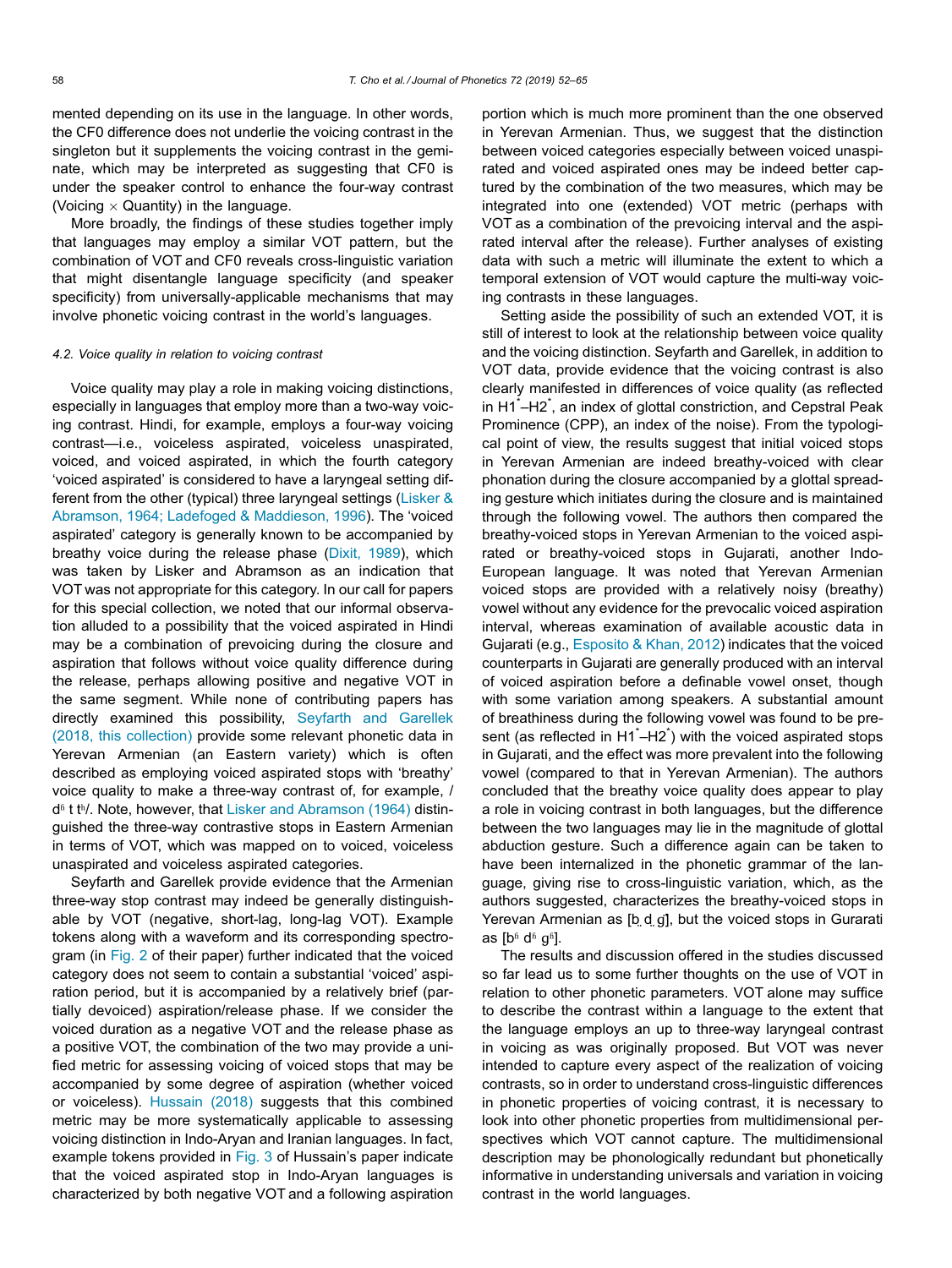<span id="page-7-0"></span>

Fig. 3. The Articulatory VOT continuum in which the timing of vocal fold vibration gesture relative to C-closing gesture determines VOT distributions of both voiced and voiceless stops across languages.

# 5. Variation in phonetic implementation of phonological voicing contrast as a function of linguistic structure

Another topic for this special collection was the interplay between low-level phonetic realization of voicing contrast and higher-order linguistic structure. One possible theoretical consideration lies in the phonetics-prosody interface which informs how phonetic implementation of voicing contrast would be modulated by delimitative vs. culminative functions of prosodic structure (e.g., prosodic boundary vs. prominence marking) of a given language ([Keating, 2006; Shattuck-Hufnagel & Turk,](#page-13-0) [1996\)](#page-13-0) and how it is related to the phonological system of the language (see [Cho 2016](#page-12-0) for a review).

[Kim, et al. \(2018](#page-13-0), this collection) tackle this issue by examining the voicing contrast of initial stops in both trochaic and iambic words in American English. The prosodic-structural factors considered were boundary-induced domain-initial strengthening and prominence-induced strengthening (e.g., [Cho & Keating, 2009; Cho, Kim, & Kim, 2017](#page-12-0)). The authors employed not only measures of VOT and voicing interval during closure, but also the Integrated Voicing Index (IVI), which may be seen as an extended version of VOT defined as a combined sum of a positive VOT and the voicing interval during the closure taken as a negative value. In this scheme, for a given token the IVI becomes negative when the voicing interval exceeds the short-lag VOT, but positive when the reserve is true. The authors suggested that this metric is particularly useful for assessing the degree of voicing of (phonologically) voiced stops that are often produced with both (short-lag) positive VOT and phonation interval during closure.

Their results suggest that boundary-related domain-initial strengthening conditions phonetic realization of initial stops (voiced or voiceless) in both trochaic and iambic words in a coherent way to increase 'voicelessness' of both phonologically voiced and voiceless stops. The unidirectional increase in voicelessness, despite their phonological opposition, showed no polarization of voicing contrast in the phonetic voicing (IVI) dimension, which the authors interpreted as suggesting an enhancement of a syntagmatic (CV) contrast at prosodic junctures. (Here by polarization the authors refer to a degree of separation (dispersion) in an opposite direction along the phonetic voicing dimension between the phonologically voiced and voiceless stops.) On the other hand, prominence-related strengthening (e.g., due to focus-induced nuclear pitch accent) indeed showed a pattern of polarization

of voicing contrast. Notably, however, it increased voicelessness for both voiced and voiceless stops, but the effect was far greater for the voiceless than for the voiced stops, dispersing the two stops farther away from each other along the voiceless IVI dimension (see [Nelson & Wedel, 2017](#page-13-0), for a related discussion). Moreover, the voiced stops showed its voicing value (IVI) centering near 'zero', often reducing the phonation interval during closure. Thus, the effect was not in the opposite direction (e.g., with voiced stops being more voiced) which would have been the case if the phonetic feature {voice} had been involved. The authors suggested that the prominencerelated strengthening pattern is linked to a phonological voicing contrast with phonetic feature {vl. asp.} for voiceless stops and {vl. unasp.} for voiced stops, showing enhancement of language-specific phonetic features in reference to the higher-order prosodic structure. The results of this study therefore support the view that seemingly non-contrastive low-level phonetic voicing variation is indeed fine-tuned systematically by prosodic structure, and such phonetics-prosody interplay occurs in reference to language-specific phonetic representations that regulate the phonetic implementation of the phonological contrast in a given language.

The results in Kim et al. also have broader implications. Many of the studies presented in this special collection have investigated voicing contrast among stops in word forms produced in isolation or in sentence frames without looking into possible interactions between voicing contrast and prosodic strengthening effects. Further studies on the phoneticsprosody interface are called for. Particular attention should be paid to understanding how phonological voicing contrast is enhanced by its polarization pattern along the voicing (VOT) dimension and how it is further augmented by other phonetic parameters such as CF0 and voice quality within and across languages, which will again provide further insights into universals and variation of voicing contrast in the world's languages.

#### 6. Sociolinguistics: language contact and levelling

Another possible area that we had hoped to cover in this special collection was 'sociophonetic' variation ([Foulkes &](#page-13-0) [Docherty, 2006](#page-13-0)) that may come from various social factors such as speaker gender, age, social class, dialect, language/dialect contact, speech style among many others. A particularly welcome contribution from the sociophonetic perspective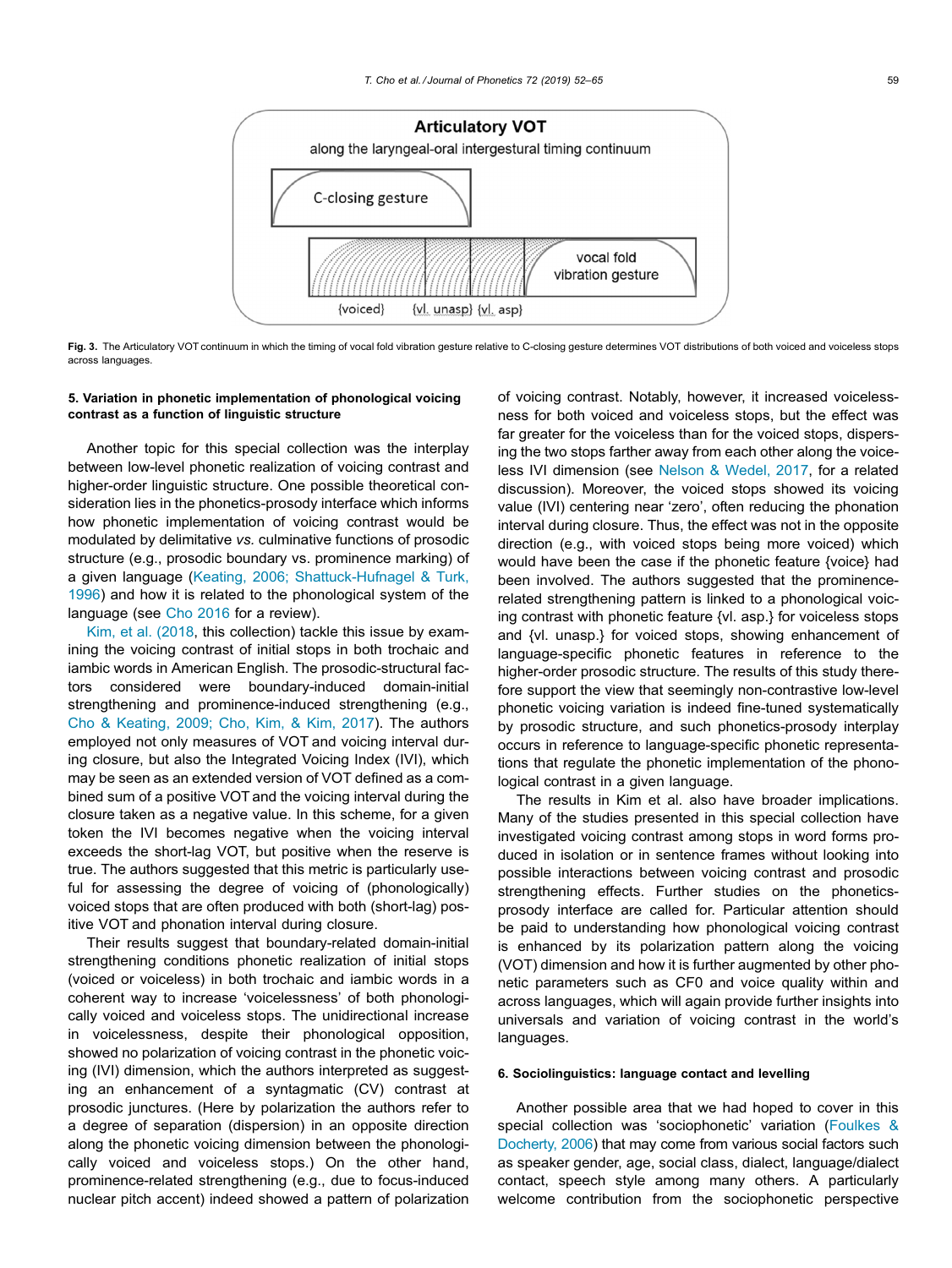would be studies exploring how phonetic implementation of voicing contrast may be conditioned by these social factors, to what extent the observed variation may be understood as being rule-governed (or governed by the phonetic grammar of the language), and how this would inform linguistic modeling of the phonetics and phonology of voicing contrast in the language. We have not, however, received many contributions addressing these issues, except for one study which serves to reinforce our belief that further research on these matters is warranted.

[Kleber \(2018](#page-13-0), this collection) investigates stop voicing contrast in two German varieties: Saxon German and Bavarian German. The two dialects have been known to show voicing contrast neutralization in initial position (in both Saxon and Bavarian) and in medial position (in Saxon), especially as far as VOT contrast is concerned. But given some recent evidence for dialect leveling due to the influence from standard German (which makes a clear phonetic voicing distinction between voiced and voiceless stops), Kleber particularly questions to what extent these two dialects show the dialect leveling in the form of a 'reversal' of the laryngeal neutralization. She carried out an apparent-time study by examining production of words produced in isolation and perception (2AFC) data obtained from two age groups (younger vs. older) in each dialect. In the production study, the phonetic voicing contrast of word-initial stops was assessed by VOT, which was normalized to the general speech rate (called  $pVOT$ ). The phonetic voicing contrast of word-medial stops was assessed not only by pVOT, but also by another relative measure, called VCratio defined as a proportion of 'closure phase duration' to the entire V-C duration (where the closure phase duration referred to the interval from the onset of stop closure to the onset of the following vowel).

Results of the production study indeed provided some evidence for on-going dialect levelling. While both the older and the younger groups in each dialect manifest the stop voicing contrast in VOT whether initial or medial, the younger groups use VOT for voicing contrast to a greater extent than the older groups. The relative measure VCratio was also found to come into play in making the stop voicing contrast in medial position. The results of the perception experiment provided further evidence for dialect levelling. On the one hand, a perceptual trading relationship was observed between the two cues, VOT and VCratio, but in a direction that listeners do perceive the voicing contrast by means of a combination of VOTand VCratio. On the other hand, the younger listener groups in both dialects showed more reliance on VOT (with more categorical responses) than VCratio (with more gradual responses) in line with the expected use of VOT in standard German. The older listener groups relied more on VCratio, which reflected their own dialectal production pattern. With respect to the methodological issue, the author suggested that the 'quantity'-related VCratio should be considered in combination with VOT to capture phonetic manifestation of voicing contrast across different positions, and that their relative use in speech production and perception would illuminate possible on-going sound changes. But it remains to be seen to what extent the voicing contrast can be further illuminated through another means of voicing measure such as CF0 as discussed above, especially given that another dialect of German (Swiss German) appears to employ CF0 contrastively [\(Ladd & Schmid, 2018](#page-13-0), this collection). In sum, this study demonstrates that some sound change that has been developed in a dialect-specific way may be reversed, which the author attributed to language contact and dialect levelling. It is hoped that this study sparks further cross-linguistic research on how voicing contrast may be adjusted by various other social factors as briefly mentioned above, and to what extent such an effect may be rule-driven in reference to linguistic systems of the languages. In particular, there is an opportunity arising from the availability of large naturalistic speech corpora for future research to investigate the extent to which VOT and other related properties of the voicing contrast are implicated in variability arising as a function of speech style – the dimension that has come to be seen as having a critical role in accounting for social-indexical variability in phonetic realization (e.g. [Eckert 2000](#page-12-0)). This approach is likely to be enhanced by the refinement of new tools for the automatic measurement of VOT from large force-aligned corpora (e.g. [Stuart-Smith,](#page-13-0) [Sonderegger, Rathcke, & Macdonald, 2015](#page-13-0)).

#### 7. Articulatory mechanisms underlying voicing contrast

#### 7.1. Ancillary articulatory manoeuvers in relation to voicing

In order to initiate and maintain voicing during closure there must be a critical difference in air pressure across the vocal folds ([van den Berg, 1958; Westbury, 1983](#page-13-0)). If the intra-oral pressure is at a pressure similar to the subglottal pressure, there will be no airflow across the glottis, and hence no vocal fold vibration. The observed variation in VOT as a function of place of articulation for voiced stops in some of the languages including those Indo-Aryan languages and others (e.g., Russian) studied in this special collection may be taken to be attributable to differential intraoral pressure caused directly by the different sizes of the oral cavity behind the constriction (cf. [Cho](#page-12-0) [& Ladefoged, 1999\)](#page-12-0). What is of particular interest then is how phonetic voicing (vocal fold vibration) may be facilitated by the speaker in order to improve the aerodynamic condition (i.e., achieving a sufficient transglottal pressure drop). One way of achieving this facilitatory goal is for the speaker to enlarge the oral cavity, which would effectively lower the intraoral airpressure contributing to a transglottal pressure differential. An enlargement of the oral cavity may come to some extent passively due to compliance and plasticity of the vocal tract walls, but it may also involve a wide range of ancillary articulatory manoeuvers such as lowering the larynx, lowering the tongue and the jaw, raising the velum (to give more room), cheek bulging, and so on. It often involves slight opening of the velopharyngeal port, so that the resulting nasal venting lowers the intraoral pressure. Two studies in this special collection ([Ahn, 2018a; Ünal-Logacev et al., 2018\)](#page-12-0) have carried out articulatory experiments to explore the relationship between voicing and such supralaryngeal articulatory manoeuvers, and one study has tested the relationship between voicing and nasal venting ([Kharlamov, 2018\)](#page-13-0).

In an aerodynamic and EPG (electropalatographic) study, [Ünal-Logacev et al. \(2018,](#page-13-0) this collection) continue to explore voicing contrast of stops and affricates in Turkish, a 'true voicing' language, which revealed a substantial amount of prevoicing during closure of voiced obtruents. The authors were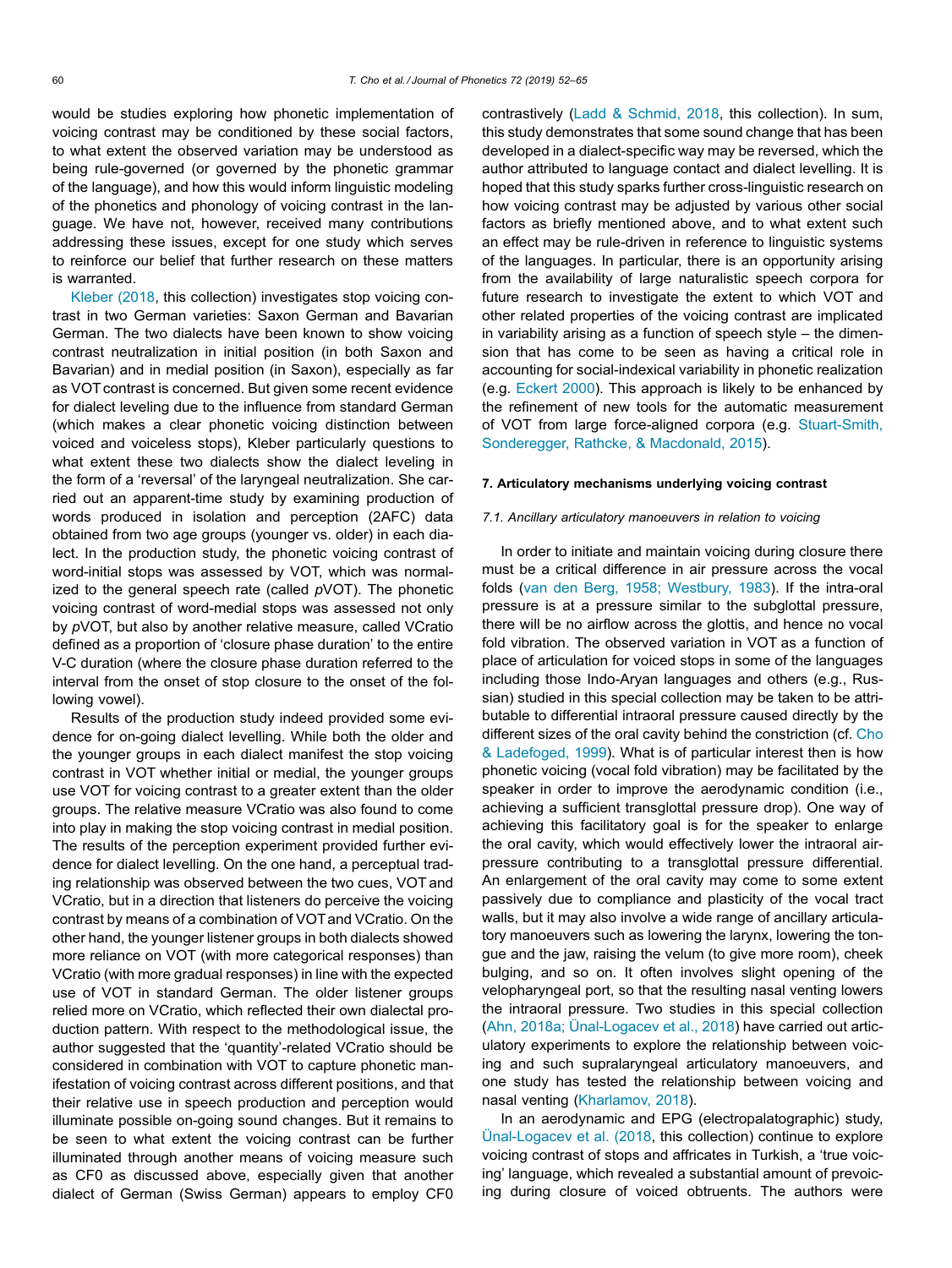particularly interested in exploring how the active maintenance of voicing during closure in a true voicing language like Turkish may be reflected in the linguo-palatal contact patterns of coronal obtruents /t tf/ vs. /d dʒ/. (For the aerodynamic measurement, a piezoresistive pressure transducer was used.) At the first analysis stage, the authors observed no relationship between the amount of linguo-palatal contact and aerodynamic measures in relation to voicing when the linguo-palatal contact was examined at one time point (i.e., a maximum contact point). But the authors found some meaningful relationships when the mutual dependence between the linguo-palatal contact and aerodynamic measures was considered through a Generalized Additive Mixed Model (GAMM). In particular, there was a linear relationship between the two measures (intraoral pressure and linguo-palatal contact) for the voiced stop /d/, but a non-linear relationship for the voiceless one. Crucially, as the linguo-palatal contact increased, the intraoral pressure increased for both voiced and voiceless stops, but the rate of increase in intraoral pressure was slower and more gradual for the voiced than for the voiceless stops, providing evidence for some kind of an articulatory strategy for facilitating phonation during closure. However, it may also be that the action of the vibrating folds tends to reduce the rate of pressure buildup directly. In any event, the authors suggest that the difference between the voiced stop /d/ and the other sounds may be understood as stemming from different laryngeal-oral coordination as a function of presence and absence of phonetic voicing, which is acknowledged to be subject to further corroboration. This study therefore takes one further step toward understanding the relationship between the laryngeal (voicing) contrast and the supralaryngeal articulation from the perspectives of the motor equivalence that may underlie voicing contrast across languages.

In an acoustic and ultrasound study, [Ahn \(2018a\)](#page-12-0) investigates the relationship between voicing contrast and supralaryngeal articulation in English and Brazilian Portuguese which are generally categorized as an 'aspirating' language and a 'true voicing' language, respectively. It was hypothesized that if an enlargement of supralaryngeal cavity is primarily driven by improving aerodynamic conditions for phonation during closure, the supralaryngeal articulatory maneuver should be observable primarily in Brazilian Portuguese which employs phonation during closure, but such an effect is not expected to occur in English which often devoices the phonologically voiced stops in utterance-initial position. Alternatively, if the supralaryngeal articulatory difference is an integral part of the voicing distinction, the effects should be observable regardless of whether a language employs phonation during closure or not. Results showed that the voiced stops in Portuguese were indeed accompanied by a more advanced tongue root) as compared to their voiceless counterparts. This is consistent with the prediction that the advanced tongue root would effectively enlarge the supralaryngeal cavity (presumably by giving more room to the pharyngeal cavity) which would in turn help creating aerodynamic conditions for facilitating phonation during closure.

However, the phonologically voiced stops in English also showed similar articulatory behaviors as a function of phonological voicing contrast. This is an interesting finding because the phonological voice stops in English were generally devoiced, needing no articulatory adjustment for optimizing aerodynamic conditions for voicing. The only main difference observed between English and Portuguese was that the tongue root advancement in association with voiced stops were more consistently observed in Portuguese than in English. The difference, as Ahn suggests, reflects that Portuguese has a clear goal of phonation during closure (thus being more consistent) while English has no such clearly-defined goal of phonation (thus being more variable). Based on the similar articulatory manoeuvers in relation to voicing contrast in both 'true voicing' and 'aspirating' languages, the author drew an interim conclusion that supralaryngeal articulation is an integral part of laryngeal contrasts. To the extent that this effect holds across different languages, we can infer that the origin of such an ancillary articulatory manoeuver may have been phonetically grounded—i.e., in order to facilitate phonation during closure. It is then possible that the synergy of supralaryngeal and laryngeal gestures has been internalized in the phonetic grammar of the language, so that the system continues to employ it as an integral part of voicing contrast, despite there being no need for improving aerodynamic conditions any more due to the lack of voicing required for voiced stops in contemporary English. Such an explanation makes it more obvious that we should examine other contrasts for similar propensities that are not currently necessary for the language, but are either remnants of past organizations or seeds for future change.

Finally, in an acoustic and aerodynamic study, [Kharlamov](#page-13-0) [\(2018,](#page-13-0) this collection) explores the phonetic nature of voiced stops in Russian, a 'true voicing' language. The phonetic data reported included prevoicing duration during closure, and aerodynamic measures of oral flow, oral pressure and nasal flow. What is particularly impressive about this study is that the phonetic data were obtained from a large pool of speakers (60 speakers) of Russian, a language whose detailed phonetic characteristics of voiced stops has been understudied. One of the important questions was to what extent prevoicing is accompanied by prenasalization, which may facilitate the aerodynamic condition (the critical transglottal pressure drop) required for phonation during closure. Results showed that prevoiced stops were indeed produced with a significantly larger amount of nasal venting as compared to their oral counterparts, but not as much as the nasal venting found for their phonemic nasal counterparts. The author interpreted the nasal venting of the voiced stops (or prenasalization) as resulting from an ancillary articulatory maneuver that involves regulating the opening of velopharygeal port, which would in turn provide facilitative aerodynamic conditions for prevoicing.

In relation to this finding, one may assume that the nasal venting is a low-level phonetic effect observable across languages that may have been integrated as part of general automatic speech mechanisms that regulate phonation during closure. The data in Russian, however, allow for crosslinguistic comparisons (e.g., [Solé, 2018; Solé & Sprouse,](#page-13-0) [2011](#page-13-0)) to test this possibility. The existing data in the literature indicate that the likelihood of nasal venting may vary systematically across languages not only between 'true voicing' languages (such as Spanish and French) and 'aspirating' languages (such as English), but also even among the true voicing languages. Importantly, Kharlamov shows that Russian employs the nasal venting to a greater degree than other 'true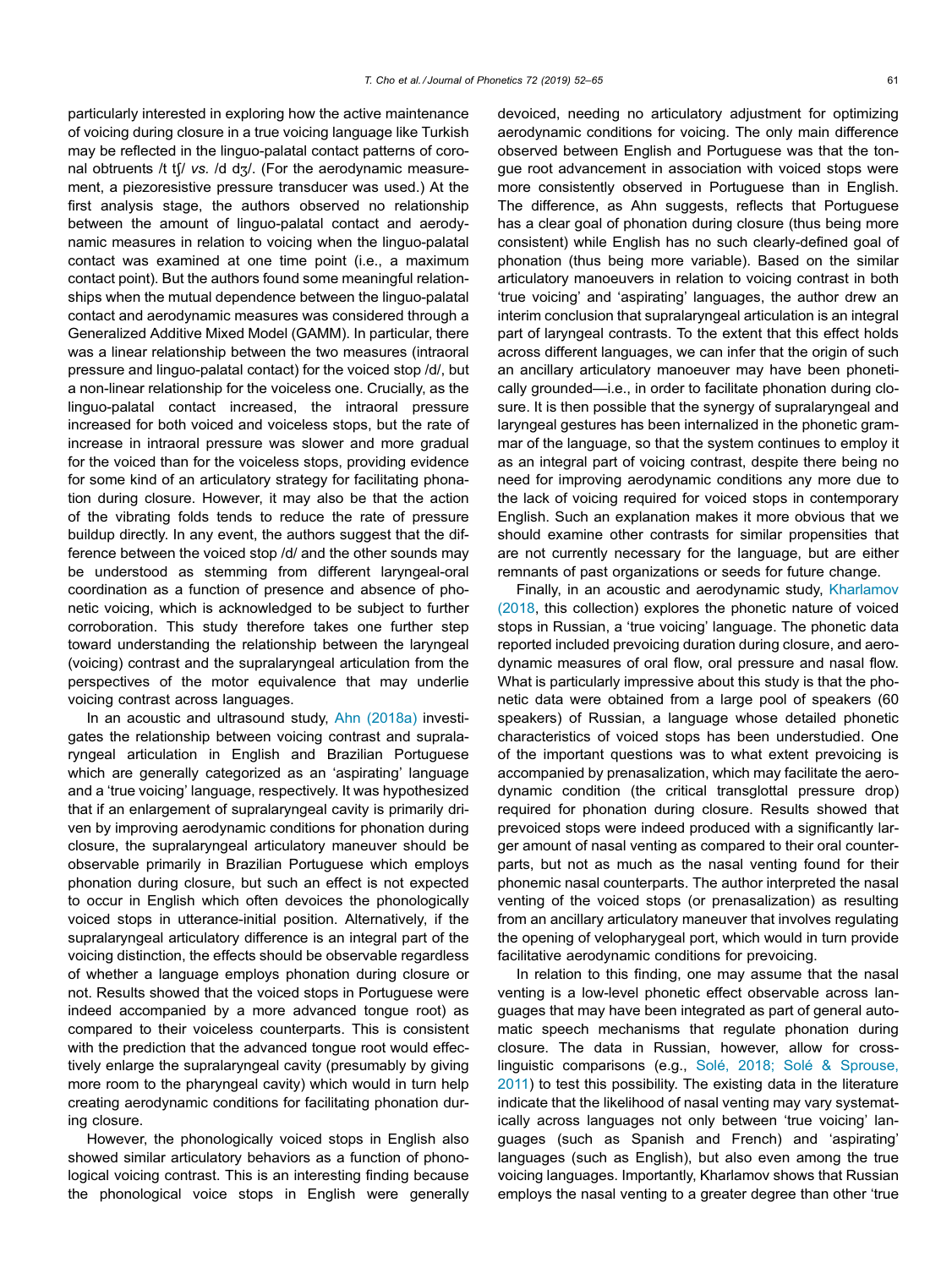voicing' languages discussed in the literature. This crosslinguistic comparison implies that the degree of nasal venting is employed under the speaker control and may be specified in the phonetic grammar of the language. Furthermore, the fact that the nasal venting in Russian varies in an increasing order from voiceless stops through voiced stops to nasals shows a systematic use of nasal venting within the language as well—i.e., the non-contrastive (low-level) nasality is finetuned according to phonological voicing contrast in Russian, and hence systematic prenasalization may not only facilitate voicing, but also manifest itself as another important phonetic (secondary) feature that may have been integrated into the phonetic system of the language (see [Carignan, 2017,](#page-12-0) for another type of systematic covariation of phonetic features involving nasalization, breathiness and tongue height).

The studies discussed so far in this section provide important cases which specifically demonstrate how voicing contrast in true voicing vs. aspirating languages may be related to supralaryngeal articulatory adjustment, including tongue root advancement, modification of linguopalatal contact, and loosening of the velopharyngeal port, which are all assumed to facilitate aerodynamic conditions for voicing. These studies then leave more fundamental questions open as to universality of such an articulatory manoeuver (possibly driven, at least in part, by physiological biomechanic constraints imposed on the general human speech system) vs. its language-specificity which may be fine-tuned and thus internalized in the phonetic system (or grammar) of a given language. As we have discussed, these studies have provided some evidence for the systematic use of the potentially low-level effect in conjunction with linguistic contrast, which allows for testable hypotheses for the relation between voicing and supralaryngeal gestures. Elucidation of these issues requires further research on a wider range of languages with different laryngeal contrasts in languages. More specifically, it will be interesting to examine how the multiple laryngeal contrast in Indo-Aryan languages that distinguish voiced 'unaspirated' vs. voiced 'aspirated' stops will be manifest in the supralaryngeal articulation, how the difference in the assumed laryngeal settings between the voiced categories would be conjoined with any articulatory manoeuvers at the supralaryngeal level, and how the relationship between laryngeal contrast and supralaryngeal articulation may be internalized in the grammar of a given language. Similarly, as Ahn noted, more studies are needed to investigate the extent to which languages such as Mandarin that employ no actual phonation for laryngeal contrast would use supralaryngeal articulatory features as an integral part of the laryngeal contrast. More work is certainly called for to explore the relationship between the laryngeal and supralaryngeal articulation within and across languages.

# 7.2. Gestural approaches

VOT was originally proposed as an underlying variable that reflects phonetic consequences of voicing, aspiration and force of articulation which may be associated with differential laryngeal articulatory settings. In connection with laryngeal articulatory settings, a welcome theoretical consideration would have concerned how VOT may be modulated in the theoretical framework of Articulatory Phonology [\(Browman &](#page-12-0) [Goldstein, 1992\)](#page-12-0). [Goldstein \(1992\),](#page-13-0) for example, noted that "[t]he size (and timing) of a laryngeal gesture coordinated with an oral closure will determine the stop's voice-onset time (VOT)..." (p. 212), implying that VOT is an output variable determined largely passively by the size of the glottal opening. This gestural approach further assumes that the timing of a laryngeal gesture with an oral gesture is already specified in the lexicon. In a similar vein, as briefly discussed above, [Cho](#page-12-0) [and Ladefoged \(1999\)](#page-12-0) (and [Ladefoged & Cho, 2001](#page-13-0)) proposed 'Articulatory VOT' as a controllable variable whose model value is determined by the phonetic grammar of each language. (On a related point, [Davidson \(2018\)](#page-12-0) observed that the proportion of partially phonated voiceless occlusions was similar for both aspirated and unaspirated realizations of underlying voiceless stops in American English (e.g., in stressed and unstressed syllables, respectively). These voiceless stops were also accompanied by a similar (so-called 'bleed') pattern of voicing that continued from the preceding vowel into the closure. Based on this observation, Davidson suggested that the start of the glottal opening gesture relative to the oral constriction gesture appears to be similar regardless of whether a voiceless stop is realized as aspirated or unaspirated. However, the difference in positive VOT between the voiceless aspirated and unaspirated stops is still needed to be determined in a language-specific way.) Setting aside the issue of whether the timing is directly specified in the lexicon or controlled by the language-specific phonetic grammar, both accounts, as they currently stand, appear to capture variation primarily for voiceless stops whose voicing is implemented along the positive VOT dimension.

For voiced stops, however, a basic assumption made in Articulatory Phonology (e.g., [Browman & Goldstein, 1986,](#page-12-0) [1992](#page-12-0)) posits that vocal fold vibration occurs as a default mode in the absence of the laryngeal abduction gesture. In this regard, [Kim et al. \(2018](#page-13-0), this collection) suggest that the voicing pattern of phonologically voiced stops in English may be in line with the 'default mode' assumption, if we assume that the voiced stops in English are unspecified for the laryngeal gesture, so that they are subject to passive voicing in a context in which voicing is facilitated (e.g. being flanked by vowels in prosodically weak position). Another way of understanding the phenomenon is to consider the phonetic feature  $\{-$ spread glottis} which is articulatorily grounded as an underlying force. Given that the glottal adduction gesture as specified by {-spread glottis} provides a laryngeal setting for vocal fold vibration, its output may be contingent more on the contextual influence showing variation in VOT straddling the boundary between the negative and the positive dimension (as evident in [Kim et al., 2018,](#page-13-0) and [Ahn, 2018a,](#page-12-0) both in this collection). Either way, these possibilities may explain [Davidson](#page-12-0)' (2016) finding that the amount of voicing during closure and its distributing pattern vary in phonetic implementation of voiced stops in English (e.g., 'bleed': voicing continues from the preceding vowel; 'hump': voicing occurs in the middle of the closure; 'trough': voicing discontinues in the middle of the closure and appears again before the release). But a further complication arises when we consider voicing realization patterns of voiced stops in 'true voicing' languages including those studied in this special collection. These languages show substantial voicing during closure for voiced stops, and the amount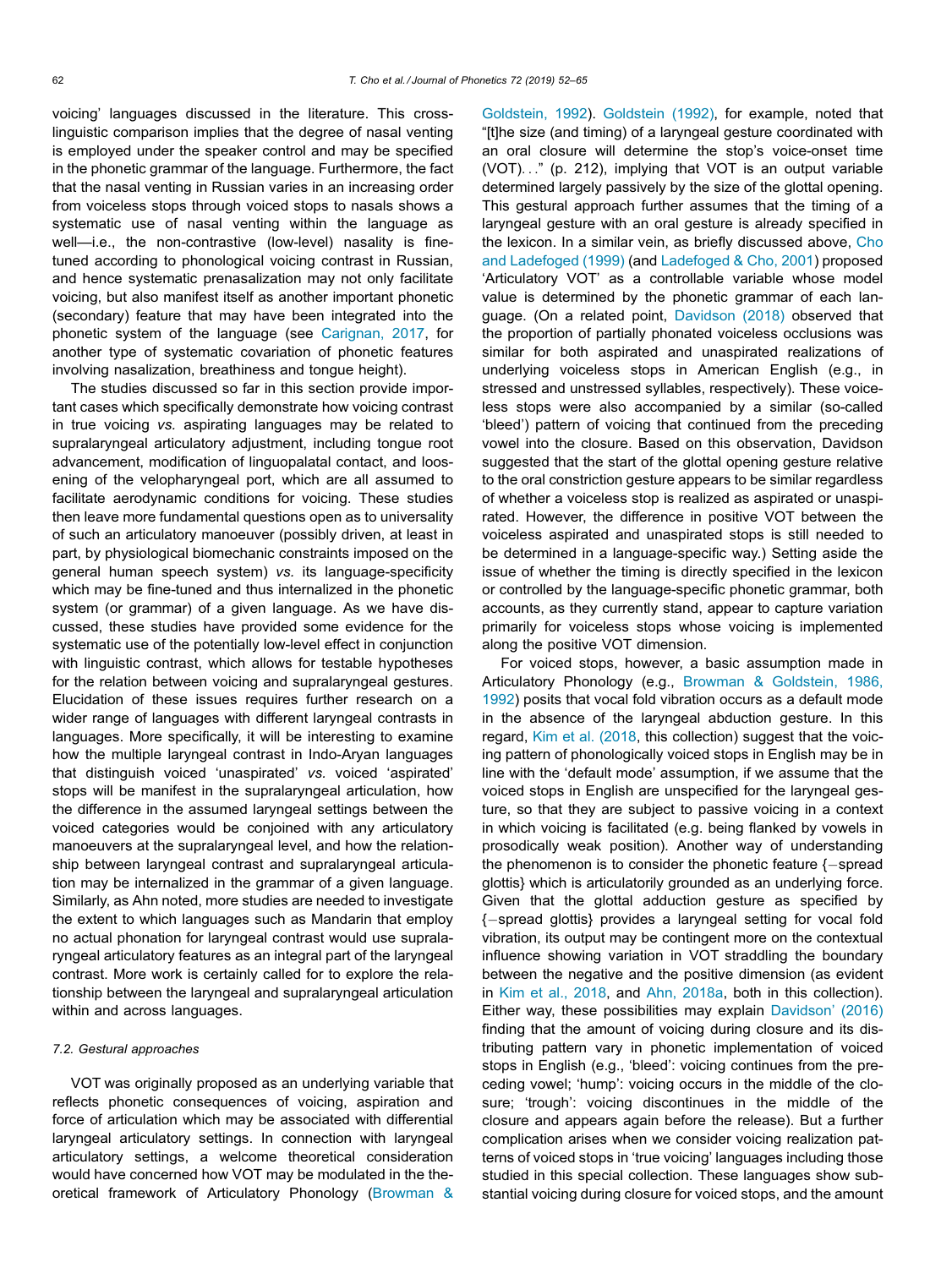of phonation duration is determined in a language-specific way, yielding variation across languages (as shown in [Fig. 2\)](#page-4-0). It may be that to account for the cross-linguistic variation, a mechanism needs to be devised in the framework of Articulatory Phonology that actively regulates the phonation gesture (see [Davidson, 2018](#page-12-0) for related discussion on possible gestural differences between aspirating and true voicing languages). However, it may also be that language-specific tuning parameters, such as strength of timing relationships, amplitude of segmental gestures, and interactions with prosodic control of F0, would provide a more automatic explanation.

The notion of 'Articulatory VOT' ([Cho & Ladefoged, 1999;](#page-12-0) [Ladefoged & Cho, 2001\)](#page-12-0) allows for such an active control of phonation gesture. It assumes that the timing of vocal fold vibration is something that can be actively controlled in reference to the supralaryngeal gestural event. When this notion is extended to the voiced stops, we can provide a unified Articulatory VOT dimension, as schematized in [Fig. 3,](#page-7-0) which is largely mapped on to the acoustic VOT dimension as suggested by [Lisker and Abramson \(1964\) and Abramson and Whalen](#page-13-0) [\(2017\).](#page-13-0) The voicing duration during closure may be relatively longer if the vocal fold vibration gesture (or voicing gesture) is timed early relative to the C-closing gesture (e.g., Lebanese Arabic as in [Fig. 2\)](#page-4-0), but it may be shorter if the voicing gesture is timed later relative to the C-closing gesture (e.g., Vietnamese as in [Fig. 2](#page-4-0)). Thus, the variable timing latency of voicing gesture relative to C-closing gesture allows for crosslinguistic variation within the voiced category as marked by {voiced} in [Fig. 3.](#page-7-0) If the voicing gesture is timed even later relative to C-closing gesture (after the release), the output enters the voiceless territory. The relative timing latency within the voiceless territory determines further whether the voiceless stop falls on the {vl. unasp} or {vl. asp} category, still allowing for within-category variation across languages.

The proposed Articulatory VOT account is not dissimilar from the basic notion of intergestural timing assumed in Articulatory Phonology, but it calls for refinement of the theory of Articulatory Phonology with regard to how it may account for variation in voicing that occur in the world's languages. The proposed Articulatory VOT scheme is rather sketchy, however, which leaves unsolved many other remaining issues that may concern any theories of voicing contrast from articulatory perspectives. Some of these issues are in need of further elaboration. First, given that the magnitude of the glottal opening gesture may influence the amount of VOT, it remains to be seen how it interacts with or influences the timing of the vocal fold vibration gesture relative to the C-closing gesture. Second, a more sophisticated mechanism is needed to account for the difference between voiced unaspirated and voiced aspirated stops that occur in Hindi and other Indo-Aryan languages. Two separate gestures may be needed for voiced aspirated stops which show a combination of voicing and aspiration. It may be possible to specify two gestures: vocal fold vibration (voicing) gesture and glottal spreading gesture. Given that voicing continues with aspiration in the voiced aspirated stop, the part of the glottal spreading gesture may be superimposed on the voicing gesture (which induces some degree of breathy voicing caused by vocal fold vibration during partial laryngeal adduction), but they both should be timed relative to Cclosing gesture, resulting in cross-linguistic variation. On the

one hand, if the glottal spreading gesture is timed earlier relative to the release of C-closing gesture, voicing murmur may arise as in [b d q] in Yerevan Armenian. On the other hand, if the glottal spreading gesture is aligned with the release of Cclosing gesture, it may result in voicing patterns appropriate for voiced aspirated stops [bi di gi] found in Indo-Aryan languages. Finally, if the glottal spreading gesture straddles the release of C-closing gesture, it may result in voiced stops which are characterized by both voicing murmur during closure and the following voiced aspiration period, a typologically possible category that has not been attested. (See Ahn's PhD dissertation [\(Ahn, 2018b\)](#page-12-0) for related discussion on how the difference between the voiced aspirated and voiceless aspirated stops may be explained by a different magnitude of the glottal opening gesture).

Another remaining issue concerns how within-language variation as a function of prosodic structure may be understood in terms of intergestural timing as discussed in [Kim et al.](#page-13-0) [\(2018,](#page-13-0) this collection). For example, different types of prosodic strengthening (boundary-induced vs. prominence-induced) may result in re-organizing intergestural timing relationship, which also must be fine-tuned further in reference to types of linguistic contrast that underlie different prosodic strengthening patterns. Prosodic strengthening may also influence the spatial dimension both at the laryngeal and the supralaryngeal level, so that it may often augment the spatial displacement that may be associated with the articulatory target of the underlying gesture (e.g., [Byrd & Saltzman, 2003;](#page-12-0) [Cooper, 1991](#page-12-0); [Cho,](#page-12-0) [2006; Cho & Keating, 2009; de Jong, 1995\)](#page-12-0). For example, [Cooper \(1991\)](#page-12-0) observed an expansion of glottal opening for voiceless stops in utterance-initial position relative to utterance-medial position (cf. [Pierrehumbert & Talkin, 1992](#page-13-0)), showing a kind of domain-initial strengthening of laryngeal gesture. These prosodic-structurally related possibilities together warrant further studies on languages which employ 'true voicing' and/or 'voiced aspiration' to examine the extent to which voicing-related gestures (vocal fold vibration gesture and glottal spreading gesture) may be strengthened in the spatial domain as well as in the temporal domain relative to the supralaryngeal articulation, and how the resulting pattern would relate to enhancement of linguistic contrasts such as paradigmatic vs. syntagmatic ones. In recent years, we have seen some advancement in understanding mechanisms of regulation in speech in relation to linguistic structure and physical control system (e.g., [Mücke, Hermes & Cho, 2017](#page-13-0)) in general, and how the spatio-temporal realization of articulatory gestures may be modulated by prosodic factors including those that may induce different kinds of prosodic strengthening (see Krivokapić[, in press,](#page-13-0) for a review). It remains to be seen how the detail of prosodically-structurally conditioned articulatory variation in relation to voicing contrast can be accounted for by the gestural approaches, which will help us understand universal vs. language-specific articulatory underpinnings of voicing contrast in the world's languages.

## 8. Conclusion

We have reviewed 11 studies (including [Abramson &](#page-12-0) [Whalen, 2017](#page-12-0)) on voicing contrast in 19 languages (21 varieties with three German dialects) that have contributed to the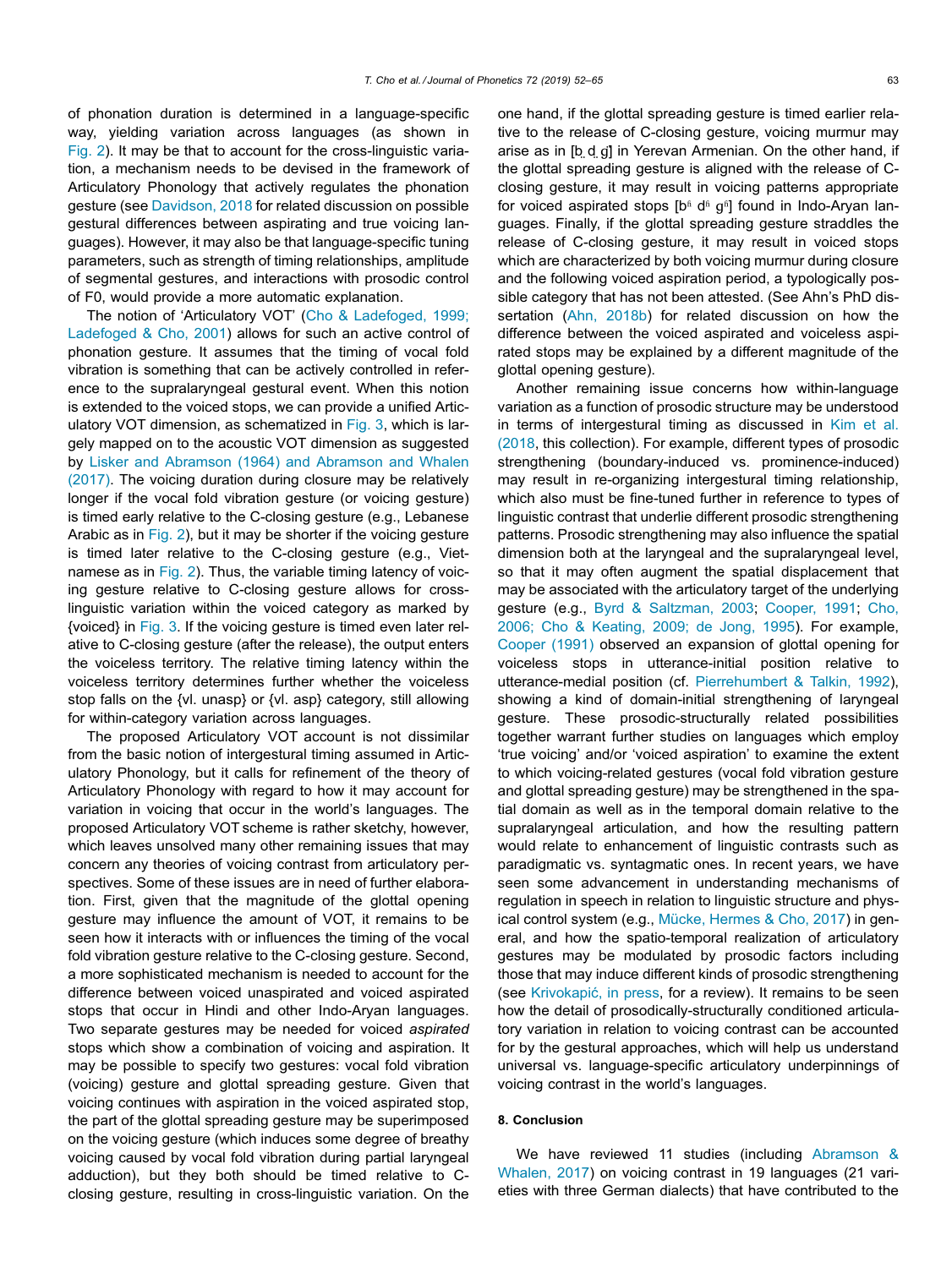<span id="page-12-0"></span>special collection marking 50 years of research on Voice Onset Time. We have also provided further discussion of the insights that these studies have brought together to the field, which illuminates the typology of laryngeal contrast in voicing with some new perspectives on universals and variation in laryngeal contrast in the world's languages. These studies showed ample evidence for the usefulness of VOT as a simple metric for assessing laryngeal contrast in voicing across many languages, especially for those languages that employ a binary or a three-way voicing contrast, as was originally envisaged by [Lisker and Abramson \(1964\)](#page-13-0), and reiterated by Abramson and Whalen (2017, this collection). The studies also demonstrated that languages may choose their modal VOT value for each phonetic category, which should be separately specified in the phonetic grammar of each language, yielding crosslinguistic variation as was suggested by Cho & Ladefoged (1999). But the cross-linguistic data indicated that the scope of variation should still be determined within a permissible window allowed by each of the universally available phonetic categories, such as voiced, voiceless unaspirated, and voiceless aspirated largely in line with proposals made by [Keating \(1984,](#page-13-0) [1990a\)](#page-13-0). It is probably this sort of informativeness of VOT that has long driven the field to resort to VOT as a first estimate of voicing contrast within and across languages.

Despite the descriptive power of VOT, it was never expected to account for all phonetic aspects of the voicing distinction. We have seen further evidence that the phonetic and phonological nature of laryngeal contrast in voicing may never be complete without looking into other phonetic properties that may co-occur with or replace VOT. In particular, the multi-way laryngeal contrast in many Indo-Aryan languages poses a challenge for the use of VOT, and necessitates either an extension of VOT or an exploration of other possible correlates such as CF0 (consonant-induced F0 effect on the vowel) or voice quality. The need also extends to other cases in which the difference in VOT is no longer distinctive as in Swiss German. Moreover, even when VOT plays a clear role in making voicing distinction, co-occurrence of other complementary cues such as CF0 and voice quality may further inform how voicing contrast in these languages may have evolved multi-dimensionally and possibly on different pathways in relation to other higherorder linguistic structure (such as tonal contrast or prosodic structure) and extralinguistic structure (as evident in linguistic levelling through dialect contact), engendering linguistic arbitrariness within universals. Some studies further discussed the usefulness of the multi-dimensional approach by examining the relation of laryngeal contrast to supralaryngeal articulation, which is phonetically grounded (for facilitating phonation during closure), but may eventually be internalized as an integral part of voicing contrast in the sound system of the language. Finally, we discussed the notion of Articulatory VOT and gestural approaches which could best account for variation in VOT within and across languages by modulating intergestural timing between vocal fold vibration gesture and oral constriction gesture.

To conclude, the contributing studies in this special collection have provided new insights into the phonetic and phonological nature of laryngeal contrast in the world's languages. They have, of course, left us with new questions to be answered, but with useful pointers to where the field may be best directed. It is our hope that this impressively extensive research collection on voicing contrast in 19 languages will lead to proliferation of further work on laryngeal contrast in voicing in the world's languages uncovering what underlies universals and variation in VOT and beyond it.

#### Acknowledgements

This special collection is devoted to Arthur Abramson. We thank all the contributors to this special collection and all of the many reviewers who assisted us in drawing together the material for publication. Special thanks go to Lisa Davidson for her constructive comments on an earlier version of this paper. This work was supported in part by Global Research Network program through the Ministry of Education of the Republic of Korea and the National Research Foundation of Korea (Grant No. NRF-2016S1A2A2912410) awarded to TC, and in part by the National Institutes of Health (US) grant DC-002717 awarded to DHW.

#### References

- [Abramson, A. S. \(1977\). Laryngeal timing in consonant distinctions.](http://refhub.elsevier.com/S0095-4470(18)30211-0/h0005) Phonetica, 34, 295–[303.](http://refhub.elsevier.com/S0095-4470(18)30211-0/h0005)
- [Abramson, A. S. \(1995\). Laryngeal timing in Karen obstruents. In F. Bell-Berti & L.](http://refhub.elsevier.com/S0095-4470(18)30211-0/h0010) Raphael (Eds.), [Producing speech: Contemporary issues. For Katherine Safford](http://refhub.elsevier.com/S0095-4470(18)30211-0/h0010) Harris (pp. 155–[165\). Woodbury, NY: American Institute of Physics Press](http://refhub.elsevier.com/S0095-4470(18)30211-0/h0010).
- [Abramson, A. S., & Whalen, D. \(2017\). Voice Onset Time \(VOT\) at 50: Theoretical and](http://refhub.elsevier.com/S0095-4470(18)30211-0/h0015) [practical issues in measuring voicing distinctions.](http://refhub.elsevier.com/S0095-4470(18)30211-0/h0015) Journal of Phonetics, 63, 75–86.
- [Ahn, S. \(2018a\). The role of tongue position in laryngeal contrasts: An ultrasound study](http://refhub.elsevier.com/S0095-4470(18)30211-0/h0020) [of English and Brazilian Portuguese.](http://refhub.elsevier.com/S0095-4470(18)30211-0/h0020) Journal of Phonetics, 71, 451–467.
- Ahn, S. (2018b). [The role of tongue position in voicing contrasts in cross-linguistic](http://refhub.elsevier.com/S0095-4470(18)30211-0/h0025) contexts [PhD dissertation. New York University.](http://refhub.elsevier.com/S0095-4470(18)30211-0/h0025)
- [Al-Tamimi, J., & Khattab, G. \(2018\). Acoustic correlates of the voicing contrast in](http://refhub.elsevier.com/S0095-4470(18)30211-0/h0030) [Lebanese Arabic singleton and geminate stops.](http://refhub.elsevier.com/S0095-4470(18)30211-0/h0030) Journal of Phonetics, 71, 306–325.
- [Bang, H.-Y., Sonderegger, M., Kang, Y., Clayards, M., & Yoon, T.-J. \(2018\). The](http://refhub.elsevier.com/S0095-4470(18)30211-0/h0035) [emergence, progress, and impact of sound change in progress in Seoul Korean:](http://refhub.elsevier.com/S0095-4470(18)30211-0/h0035) [Implications for mechanisms of tonogenesis.](http://refhub.elsevier.com/S0095-4470(18)30211-0/h0035) Journal of Phonetics, 66, 120–144.
- [Beckman, J., Jessen, M., & Ringen, C. \(2013\). Empirical evidence for laryngeal features:](http://refhub.elsevier.com/S0095-4470(18)30211-0/h0040) [Aspirating vs. true voice languages.](http://refhub.elsevier.com/S0095-4470(18)30211-0/h0040) Journal of Linguistics, 49, 259–284.
- [Browman, C. P., & Goldstein, L. \(1986\). Towards an articulatory phonology.](http://refhub.elsevier.com/S0095-4470(18)30211-0/h0045) Phonology [Yearbook, 3](http://refhub.elsevier.com/S0095-4470(18)30211-0/h0045), 219–252.
- [Browman, C. P., & Goldstein, L. \(1992\). Articulatory phonology: An overview.](http://refhub.elsevier.com/S0095-4470(18)30211-0/h0050) Phonetica, 49[, 155](http://refhub.elsevier.com/S0095-4470(18)30211-0/h0050)–180.
- [Byrd, D., & Saltzman, E. \(2003\). The elastic phrase: modeling the dynamics of](http://refhub.elsevier.com/S0095-4470(18)30211-0/h0055) [boundary-adjacent lengthening.](http://refhub.elsevier.com/S0095-4470(18)30211-0/h0055) Journal of Phonetics, 31, 149–180.
- [Carignan, C. \(2017\). Covariation of nasalization, tongue height, and breathiness in the](http://refhub.elsevier.com/S0095-4470(18)30211-0/h0060) [realization of F1 of Southern French nasal vowels.](http://refhub.elsevier.com/S0095-4470(18)30211-0/h0060) Journal of Phonetics, 63, 87–105.
- [Cho, T., & Keating, P. \(2009\). Effects of initial position versus prominence in English.](http://refhub.elsevier.com/S0095-4470(18)30211-0/h0065) [Journal of Phonetics, 37](http://refhub.elsevier.com/S0095-4470(18)30211-0/h0065)(4), 466–485.
- [Cho, T. \(2006\). Manifestation of prosodic structure in articulation: Evidence from lip](http://refhub.elsevier.com/S0095-4470(18)30211-0/h0070) [kinematics in English. In L. Goldstein, D. Whalen, & C. Best \(Eds.\),](http://refhub.elsevier.com/S0095-4470(18)30211-0/h0070) Papers in laboratory phonology VIII (pp. 519–[548\). Berlin & New York: Mouton de Gruyter.](http://refhub.elsevier.com/S0095-4470(18)30211-0/h0070)
- [Cho, T. \(2016\). Prosodic boundary strengthening in the phonetics-prosody interface.](http://refhub.elsevier.com/S0095-4470(18)30211-0/h0075) [Language and Linguistics Compass, 10](http://refhub.elsevier.com/S0095-4470(18)30211-0/h0075)(3), 120–141.
- [Cho, T., & Ladefoged, L. \(1999\). Variation and universals in VOT: Evidence from 18](http://refhub.elsevier.com/S0095-4470(18)30211-0/h0080) languages. [Journal of Phonetics, 27](http://refhub.elsevier.com/S0095-4470(18)30211-0/h0080), 207–229.
- [Cho, T., Kim, D., & Kim, S. \(2017\). Prosodically-conditioned](http://refhub.elsevier.com/S0095-4470(18)30211-0/h0085) fine-tuning of coarticulatory [vowel nasalization in English.](http://refhub.elsevier.com/S0095-4470(18)30211-0/h0085) Journal of Phonetics, 64, 71–89.
- [Chodroff, E., & Wilson, C. \(2017\). Structure in talker-speci](http://refhub.elsevier.com/S0095-4470(18)30211-0/h9000)fic phonetic realization: [Covariation of stop consonant VOT in American English.](http://refhub.elsevier.com/S0095-4470(18)30211-0/h9000) Journal of Phonetics, 61, 30–[47.](http://refhub.elsevier.com/S0095-4470(18)30211-0/h9000)
- [Coetzee, A. W., Beddor, P., Shedden, K., Styler, W., & Wissing, D. \(2018\). Plosive](http://refhub.elsevier.com/S0095-4470(18)30211-0/h0095) [voicing in Afrikaans: Differential cue weighting and tonogenesis.](http://refhub.elsevier.com/S0095-4470(18)30211-0/h0095) Journal of [Phonetics, 66](http://refhub.elsevier.com/S0095-4470(18)30211-0/h0095), 185–216.
- Cooper, A. M. (1991). [Glottal gestures and aspiration in English](http://refhub.elsevier.com/S0095-4470(18)30211-0/h0100) PhD dissertation. Yale [University.](http://refhub.elsevier.com/S0095-4470(18)30211-0/h0100)
- [Davidson, L. \(2016\). Variability in the implementation of voicing in American English](http://refhub.elsevier.com/S0095-4470(18)30211-0/h0105) obstruents. [Journal of Phonetics, 54](http://refhub.elsevier.com/S0095-4470(18)30211-0/h0105), 35–50.
- [Davidson, L. \(2018\). Phonation and laryngeal speci](http://refhub.elsevier.com/S0095-4470(18)30211-0/h0110)fication in American English voiceless obstruents. [Journal of the International Phonetic Association, 48](http://refhub.elsevier.com/S0095-4470(18)30211-0/h0110)(3), 331–[356.](http://refhub.elsevier.com/S0095-4470(18)30211-0/h0110)
- [de Jong, K. \(1995\). The supraglottal articulation of prominence in English: Linguistic](http://refhub.elsevier.com/S0095-4470(18)30211-0/h0115) stress as localized hyperarticulation. [Journal of the Acoustical Society of America,](http://refhub.elsevier.com/S0095-4470(18)30211-0/h0115) 97[, 491](http://refhub.elsevier.com/S0095-4470(18)30211-0/h0115)–504.
- [Dixit, R. P. \(1989\). Glottal gestures in Hindi plosives.](http://refhub.elsevier.com/S0095-4470(18)30211-0/h0120) Journal of Phonetics, 17, 213–237. Docherty, G. (1992). [The timing of voicing in British English obstruents](http://refhub.elsevier.com/S0095-4470(18)30211-0/h0125). Berlin; New York: [Foris](http://refhub.elsevier.com/S0095-4470(18)30211-0/h0125).
- Eckert, P. (2000). [Linguistic variation as social practice](http://refhub.elsevier.com/S0095-4470(18)30211-0/h0130). Oxford: Blackwell.